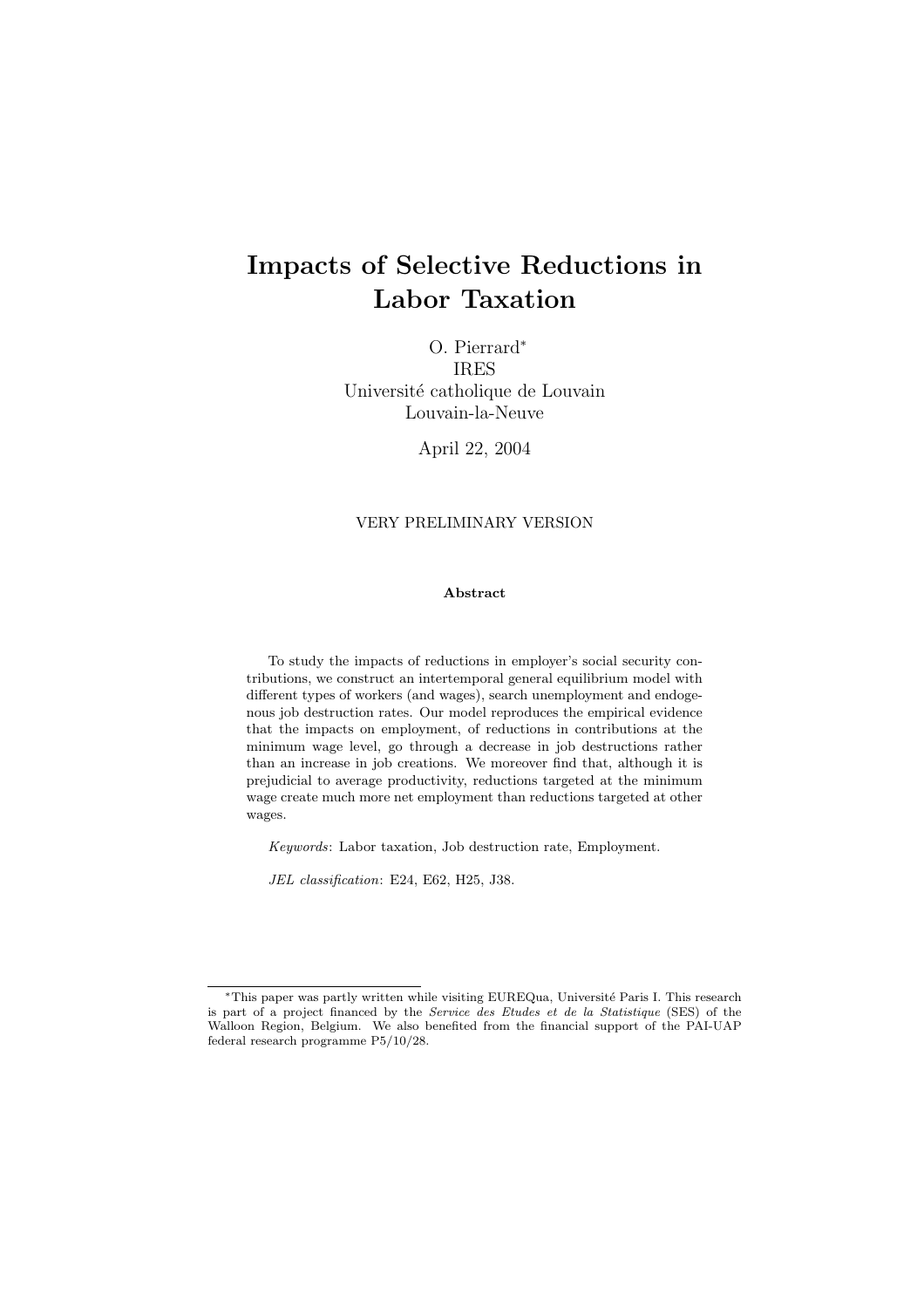## 1 Introduction

The increase in labor taxation, both on the employer's side and on the employee's side, has been particularly significant in continental Europe over the last decades. As a result, at the end of the 90's, the tax wedge on labor in European countries was roughly twice as high than in Anglo-Saxon countries, as displayed in figure  $1^1$ . In a recent paper, Prescott (2003) emphasizes the difference in employee's taxation to explain why labor supply is lower in the EU countries than in the US. And along with the size of labor market institutions, the difference in employer's taxation is often put forward to explain the respective levels of labor demand and unemployment on both sides of the Atlantic. This paper will focus on the relationships between labor demand and employer's taxation.

#### [INSERT FIGURE 1]

In many EU countries, to stimulate labor demand and reduce this unemployment rate gap, the trend in labor taxation has been reversing for some years through decreases in employer's contributions. For instance, in France, the "Juppé reform" implemented in the second half of the 90's, strongly reduced employer's contributions at the "SMIC" level<sup>2</sup>. Recently, the Belgian government also decreased employer's contributions for several categories of workers. Since the budgetary costs involved by these reductions are often important, it is crucial to have efficient implementations of the policies. It is well-known that labor demand for the low-skilled is more elastic to wages than labor demand for the high-skilled (see Hamermesh (1993) for a synthesis). As a result, a reduction in the contributions targeted at low wages may well be more effective in stimulating employment than reductions targeted at high wages, partially offset by rises in these bargained wages. Effects could still be larger if the reductions are targeted at rigid minimum wage<sup>3</sup>. On the other hand, favoring low-skilled employment (usually low wages employment) relatively to the high-skilled may harm the productivity of the economy and in fine the total employment.

This important question of how to efficiently implement an employer's social security reduction to curb the unemployment has already been extensively studied in the literature. In Belgium, Sneessens and Shadman (2000), Stockman (2002), Hendrickx, Joyeux, Masure, and Stockman (2003) or Burggraeve and Du Caju (2003), to only mention the more recent contributions, econometrically estimate the effects of reductions in social contributions on employment. They mainly confirm that employment increase is higher if the reduction is targeted at low

<sup>&</sup>lt;sup>1</sup>The tax wedge is defined as the difference (in percentage of the gross wage) between the wage cost for the firm and the household's net available income. This includes the social contributions paid by the employer, the social contributions paid by the employee, and the personal income tax.

<sup>&</sup>lt;sup>2</sup>The SMIC means Salaire minimum interprofessionnel de croissance and is the French minimum wage.

<sup>3</sup>See appendix 1 for a simple numerical evidence in a competitive labor market.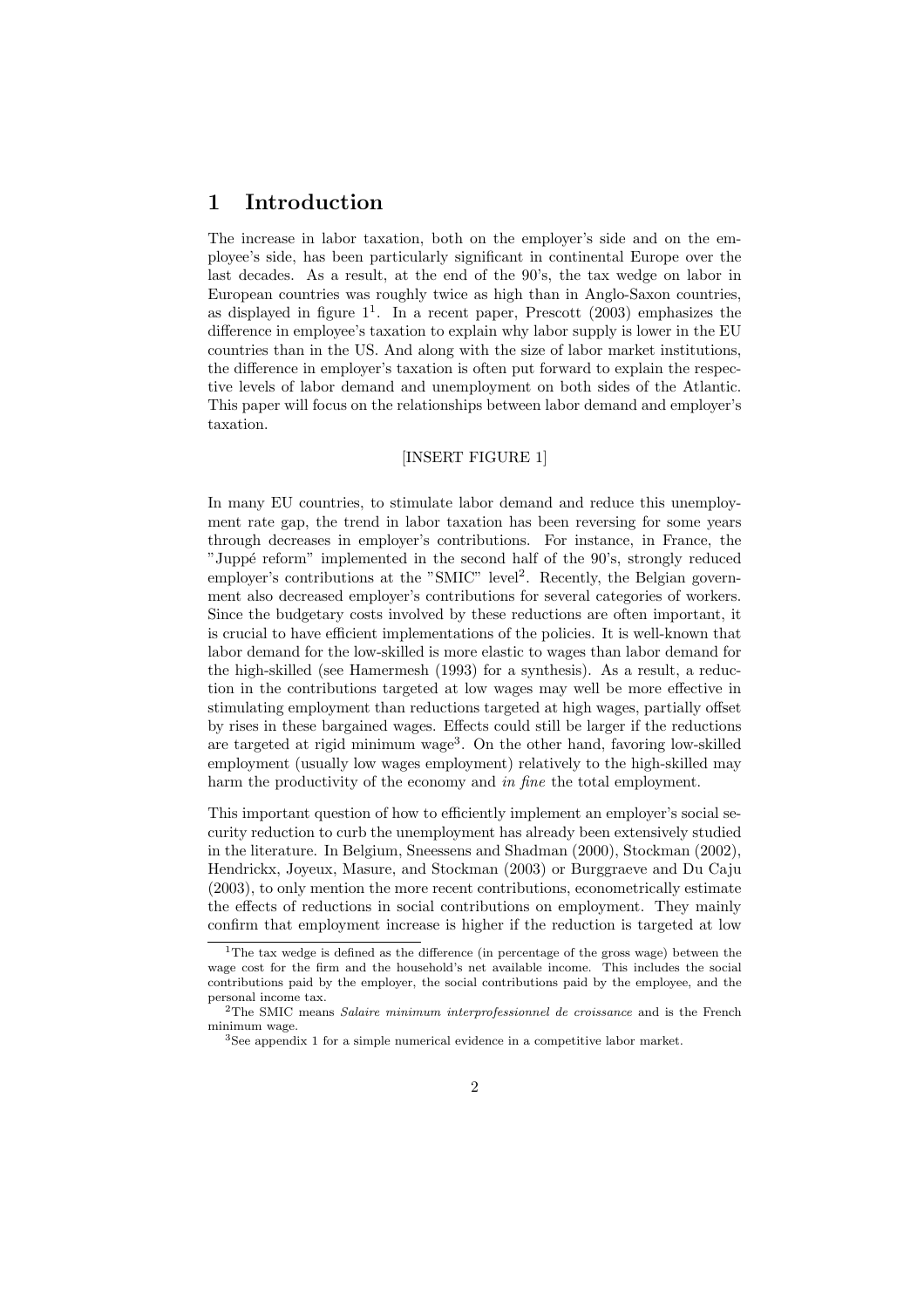wages. However, there is no Belgian specific estimation of reductions targeted at the minimum wage<sup>4</sup>.

In the French literature, several papers estimate the effects of reductions at the SMIC level. Using microeconomic data, Laroque and Salanié (2000) and Crépon and Desplatz  $(2001)$  find quite important increases in employment. Crépon and Desplatz (2002) also find that rises in employment are almost fully due to a sudden fall in job destruction rather an increase in job creation, and that most of the job adjustment is already realized after two years. These last observations are similar to those of Kramarz and Philippon (2000). They estimate the elasticities of transition probabilities (from employment to unemployment and from unemployment to employment) with respect to the minimum wage cost and obtain a highly positive elasticity for the employment to unemployment transition probability, and a not significant elasticity for the unemployment to employment transition probability. Several macroeconomic models, calibrated on the French economy, also try to produce estimations of the effects of contribution reductions at the minimum wage level<sup>5</sup>. More recently, Cahuc  $(2003)$  and Chéron, Hairault, and Langot (2003) develop models with matching, however they usually obtain smaller effects than those estimated by empirical micro studies. It is nevertheless worth noting that they assume an exogenous job destruction rate. In other words, in their models all employment effects go through job creation rather than job destruction, which seems, given Kramarz and Philippon (2000) and Crépon and Desplatz (2002), counter-factual.

The contribution of this paper is twofold. Firstly, we build on the existing theoretical matching literature by adding endogenous job destruction rate, to be able to compare our results with empirical evidences. Secondly, we calibrate our intertemporal general equilibrium model on Belgian data and we evaluate the effects of reductions in employer's contributions, targeted at different types of wages (very low wages or minimum wage, low wages, high wages, and all wages), not only on the employment but also on the welfare of individuals and on the economy's productivity. More precisely, we use the Pierrard and Sneessens (2003) general equilibrium framework with two types of workers (lowand high-skilled), two types of jobs (simple and complex) and possible crowdingout of the low-skilled by the high-skilled<sup>6</sup>. We add a minimum wage (all wages are bargained but workers are protected by a minimum wage if the bargained outcome is lower than the minimum wage) and endogenous job destruction rates,

<sup>4</sup>Contrary to France where there is a unique SMIC, the minimum wage in Belgium may be different across sectors. However, it is generally estimated that 10% of the workers are paid at one of the sectoral minimum wages (see the calibration section and appendix 2).

 $5$ See for instance Granier and Nyssen (1996) for an OLG model, Laffargue (2000) or Salanié (2000) for macro-econometric models,...

<sup>6</sup>Pierrard and Sneessens (2003) show that job competition was important in Belgium to explain the relative unemployment rates. See also section 4.1 for a discussion.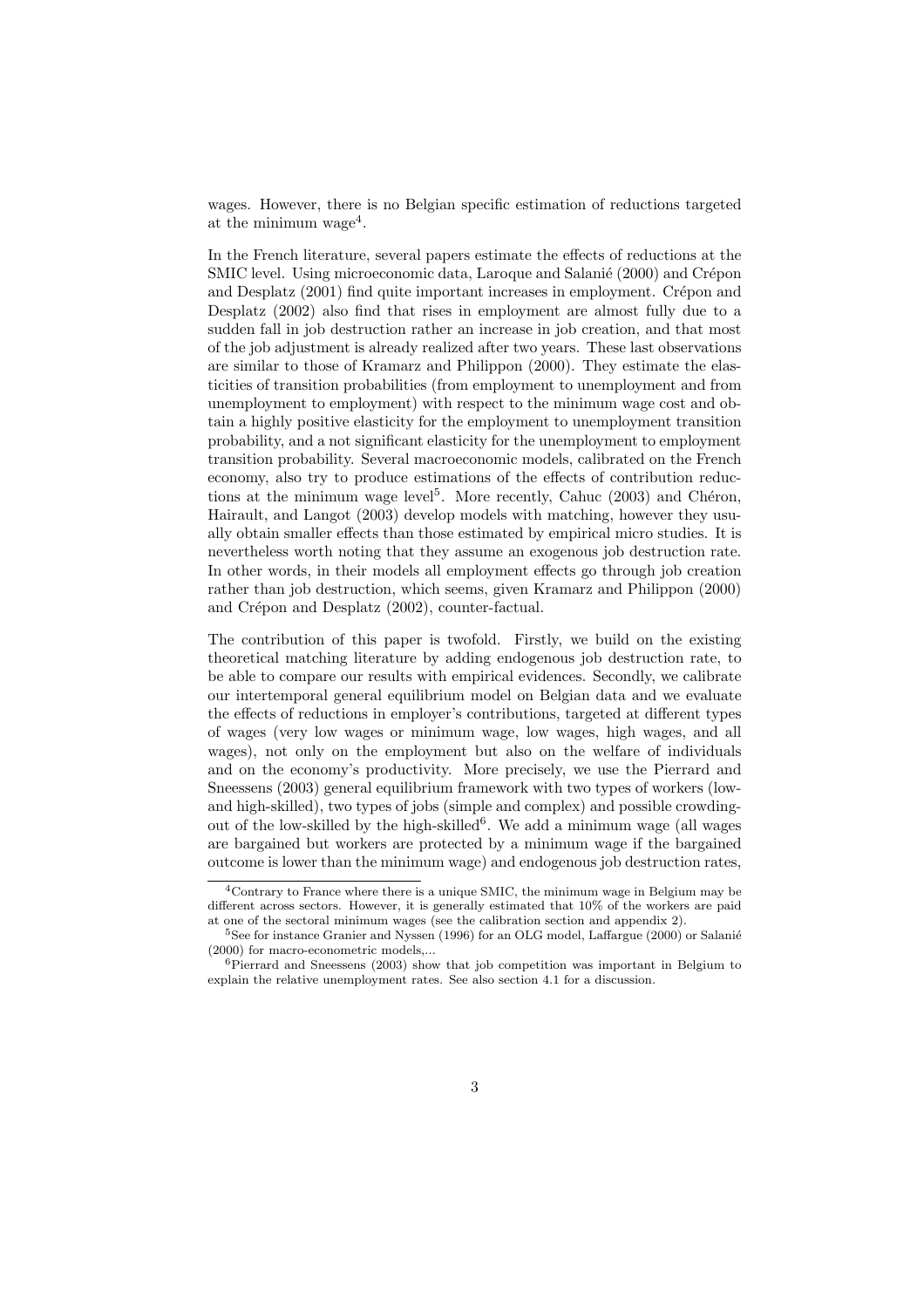following Joseph, Pierrard, and Sneessens (2004).

Our main findings are: (i) Simulating a reduction in the minimum wage cost, we reproduce empirical facts showing that most of the effects on employment go through the lower job destruction rate rather than the job creation rate. Moreover, again as in empirical studies, adjustment is almost complete after ten periods (between two and three years). (ii) Our quantitative effects on employment when reductions are at the minimum wage level are higher than those of previous theoretical papers. This can be explained by the fact that they assume exogenous job destruction rates. (iii) Reductions targeted at the minimum wage create ten times more employment, mainly for the low-skilled, than reductions targeted at high wages. This policy seems therefore suitable in countries with high low-skilled unemployment rates. The productivity of the economy, however, highly decreases. (iv) As a result, high levels in employer's contributions may be a part of the story to explain the weak labor demand (and high unemployment) in most European countries.

The model is developed in the next section and the calibration, as well as the simulation results, are reproduced in section 3. Section 4 provides some discussions and extensions, and the last section concludes.

## 2 Model

We construct a two-tier productive structure with three types of agents: intermediate firms, representative households, and a representative final firm. As in Mortensen and Pissarides (1994), intermediate firms are single-job and are hit each period by an idiosyncratic productivity shock. They hold either a simple job, to produce a "low-tech" intermediate good, or a complex job, to produce a "high-tech" intermediate good. There are two representative households, one composed of the low-skilled and the other one of the high-skilled. The low-skilled can only work on simple jobs and have labor income which is entirely consumed. The high-skilled can work on simple jobs (crowding out the low-skilled) or on complex jobs. They have a labor income but also dividends (they own the intermediate firms) and capital income, which can be consumed or invested. Finally, the representative final firm uses the low-tech goods, the high-tech goods, as well as capital to produce a *numéraire* final good. The model is developed in discrete time and detailed in the next subsections.

#### 2.1 Labor market flows

Total labor force is normalized to 1 and consists of a fix proportion  $1-\alpha$  (resp.  $\alpha$ ) of low-skilled (resp. high-skilled) workers<sup>7</sup> . The low-skilled can be unemployed  $(U_t^l)$  or work on a simple job  $(N_t^l)$ , and the high-skilled can be unemployed  $(U_t^h)$ ,

<sup>7</sup>This paper does not focus on the education process. To illustrate the effects of labor market policies on vocational training, see for instance Chéron, Hairault, and Langot (2003).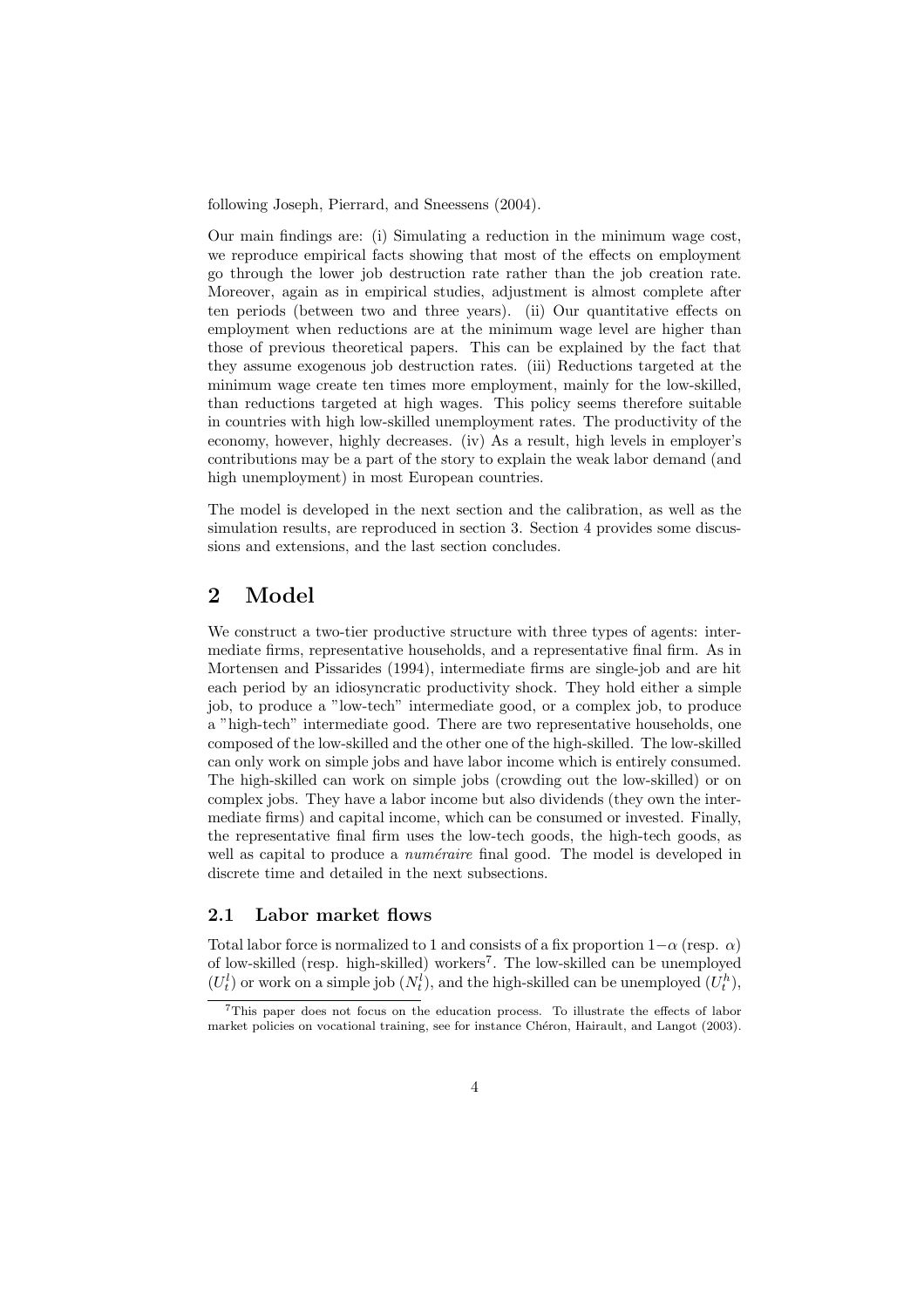work on a simple job  $(N_t^h)$  or work on a complex job  $(N_t^c)$ . This gives:

$$
1 - \alpha = U_t^l + N_t^l \qquad \text{and} \qquad \alpha = U_t^h + N_t^h + N_t^c. \tag{1}
$$

The high-skilled unemployed search for simple jobs (resp. complex jobs) with an endogenous search intensity  $0 \leq 1 - S_t^c \leq 1$  (resp.  $0 \leq S_t^c \leq 1$ ). The high-skilled working on simple jobs also search for complex jobs with an endogenous search intensity  $0 \leq S_t^o \leq 1^8$ .

If we denote the stock of simple (resp. complex) vacancies by  $V_t^s$  (resp.  $V_t^c$ ), the numbers of contacts at each period for simple and complex jobs are respectively defined by:

$$
M_t^s = \mathcal{M}^s \left( V_t^s, U_t^l + \mathcal{S}^c (1 - S_t^c) U_t^h \right), \tag{2}
$$

$$
M_t^c = \mathcal{M}^c \left( V_t^c, \mathcal{S}^c(S_t^c) U_t^h + \mathcal{S}^o(S_t^o) N_t^h \right), \tag{3}
$$

where  $\mathcal{M}^i$ , with  $i \in \{s, c\}$ , satisfies the usual Inada conditions and  $\mathcal{S}^i$ , with  $i \in \{c, o\}$  are increasing and concave functions<sup>9</sup>. The probabilities for a firm to have a contact for a simple vacancy  $(q_t^s)$  and a complex vacancy  $(q_t^c)$  are:

$$
q_t^s = \frac{M_t^s}{V_t^s} \quad \text{and} \quad q_t^c = \frac{M_t^c}{V_t^c}.\tag{4}
$$

More precisely, for a simple vacancy, the probabilities to have a contact with a low-skilled  $(q_t^{sl})$  or a high-skilled  $(q_t^{sh})$  are:

$$
q_t^{sl} = q_t^s \frac{U_t^l}{U_t^l + \mathcal{S}^c (1 - S_t^c) U_t^h},
$$
\n(5)

$$
q_t^{sh} = q_t^s \frac{S^c (1 - S_t^c) U_t^h}{U_t^l + S^c (1 - S_t^c) U_t^h}.
$$
\n(6)

In the same way,  $p_t^s$  (resp.  $p_t^c$ ) is the probability for an efficient job seeker to have a contact with a simple job (resp. complex job):

$$
p_t^s = \frac{M_t^s}{U_t^l + \mathcal{S}^c (1 - S_t^c) U_t^h},\tag{7}
$$

$$
p_t^c = \frac{M_t^c}{\mathcal{S}^c(S_t^c)U_t^h + \mathcal{S}^o(S_t^o)N_t^h}.\tag{8}
$$

The timing on the labor market is the following: at time  $t$ , new matches are created; at the beginning of time  $t + 1$ , matches (new or already existing) are

<sup>8</sup>Total search intensities of the low- and the high-skilled are exogenous and normalized to 1 and we also do not introduce an endogenous participation rate (see for instance Engström, Holmlund, and Kolm (2001) or Garibaldi and Wasmer (2001) for such a modelization). This is consistent with empirical evidences (Piketty (1998) or Blundell and MaCurdy (1999)) showing that the elasticity of labor supply with respect to wage is limited.

<sup>9</sup>This means that search efficiency is concave in search intensity.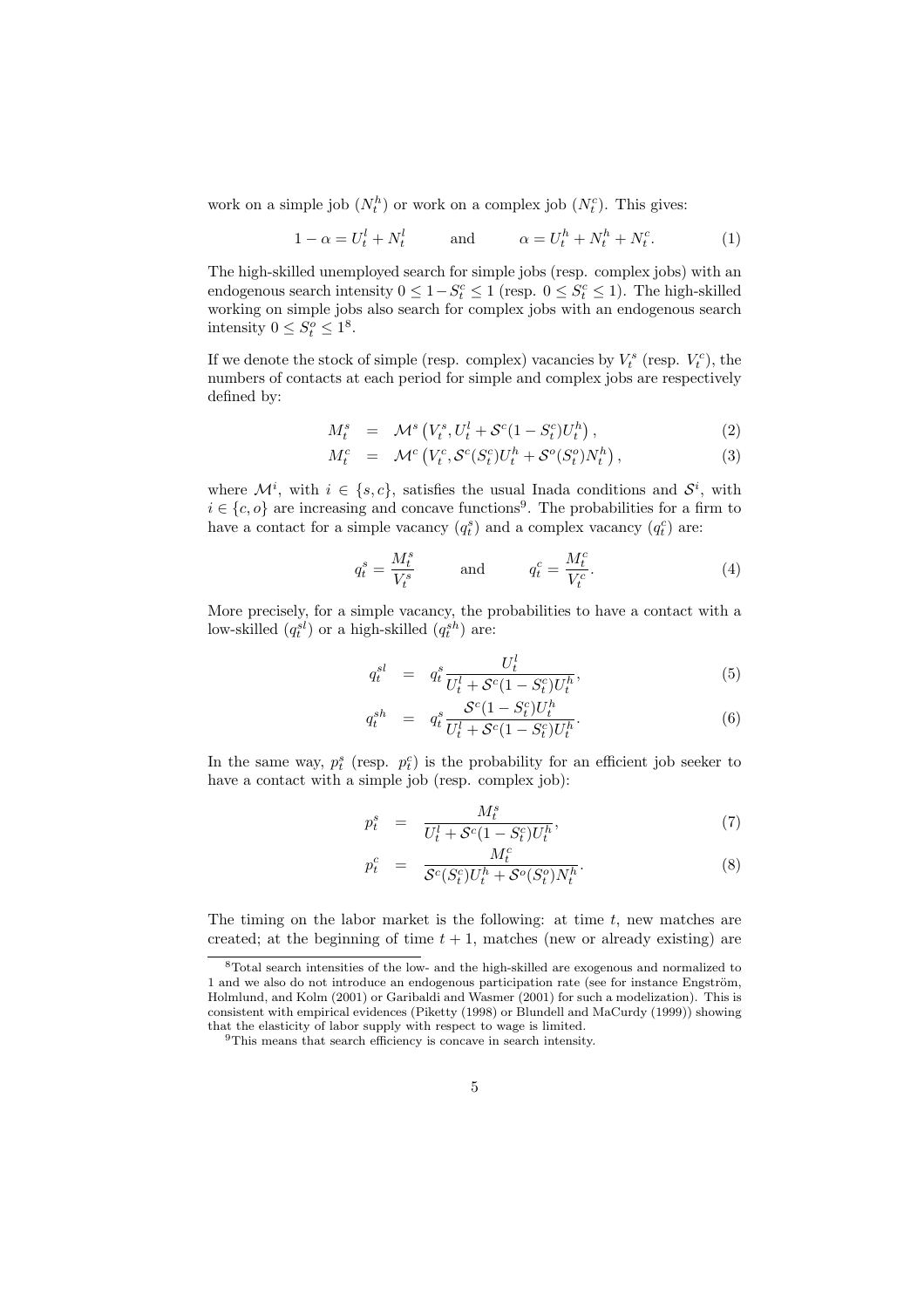hit by idiosyncratic productivity shocks, wages are (re)negotiated and some matches are destroyed. By denoting  $\chi_t^l$ ,  $\chi_t^h$  and  $\psi_t$  the job destruction rates for respectively the simple jobs filled with the low-skilled, the simple jobs filled with the high skilled and the complex jobs, the dynamics of employment is described, in terms of the job seekers' search effort, by:

$$
N_{t+1}^l = (1 - \chi_{t+1}^l)(N_t^l + p_t^s U_t^l), \tag{9}
$$

$$
N_{t+1}^h = (1 - \chi_{t+1}^h)((1 - p_t^c \mathcal{S}^o(S_t^o))N_t^h + p_t^s \mathcal{S}^c(1 - S_t^c)U_t^h), \tag{10}
$$

$$
N_{t+1}^c = (1 - \psi_{t+1})(N_t^c + p_t^c \mathcal{S}^c(S_t^c)U_t^h + p_t^c \mathcal{S}^o(S_t^o)N_t^h). \tag{11}
$$

All these endogenous labor market flows are summarized in figure 2.

#### [INSERT FIGURE 2]

#### 2.2 Intermediate firms

Intermediate firms are composed of "high-tech" firms (complex jobs with highskilled workers) and "low-tech" firms (simple jobs with low- or high-skilled workers). At each period, each intermediate firm is hit by an idiosyncratic productivity shock  $x$ , drawn from a cdf  $F$ .

#### High-tech firms

A complex job will not be destroyed if the idiosyncratic productivity shock  $x$ is higher than both the reservation productivity for the firm  $(R_t^{F,c})$  and for the high-skilled household  $(R_t^{H,c})$ , *i.e.* if  $x \geq R_t^c = \max\{R_t^{F,c}, R_t^{H,c}\}$ . The asset value of an intermediate firm with a complex vacancy is therefore<sup>10</sup>:

$$
W_t^{V,c} = -b + \tilde{\beta}_t q_t^c E_t \left[ F(R_{t+1}^c) W_{t+1}^{V,c} + \int_{R_{t+1}^c}^{+\infty} W_{t+1}^{F,c}(z) dF(z) \right], \quad (12)
$$

where b is the per-period complex vacancy opening cost and  $\tilde{\beta}_t$  is the rate at which the firm discounts future profits. The asset value of a firm producing a high-tech good is:

$$
W_t^{F,c}(x) = x d_t^c - w_t^c(x)
$$
  
+ $\tilde{\beta}_t \mathbf{E}_t \left[ F(R_{t+1}^c) W_{t+1}^{V,c} + \int_{R_{t+1}^c}^{+\infty} W_{t+1}^{F,c}(z) dF(z) \right],$  (13)

where  $d_t^c$  is the price of an intermediate high-tech good and  $w_t^c$  is the wage. The supply of high-tech goods is:

$$
G_t^c = \frac{\int_{R_t^c}^{+\infty} z dF(z)}{1 - F(R_t^c)} N_t^c.
$$
 (14)

<sup>10</sup>Contrary to Mortensen and Pissarides (1994), we do not assume that jobs start at the highest available productivity, which would necessitate to make the distinction between "new jobs" and "old jobs". We also assume we have no employment protection (see section 4.2 for a discussion).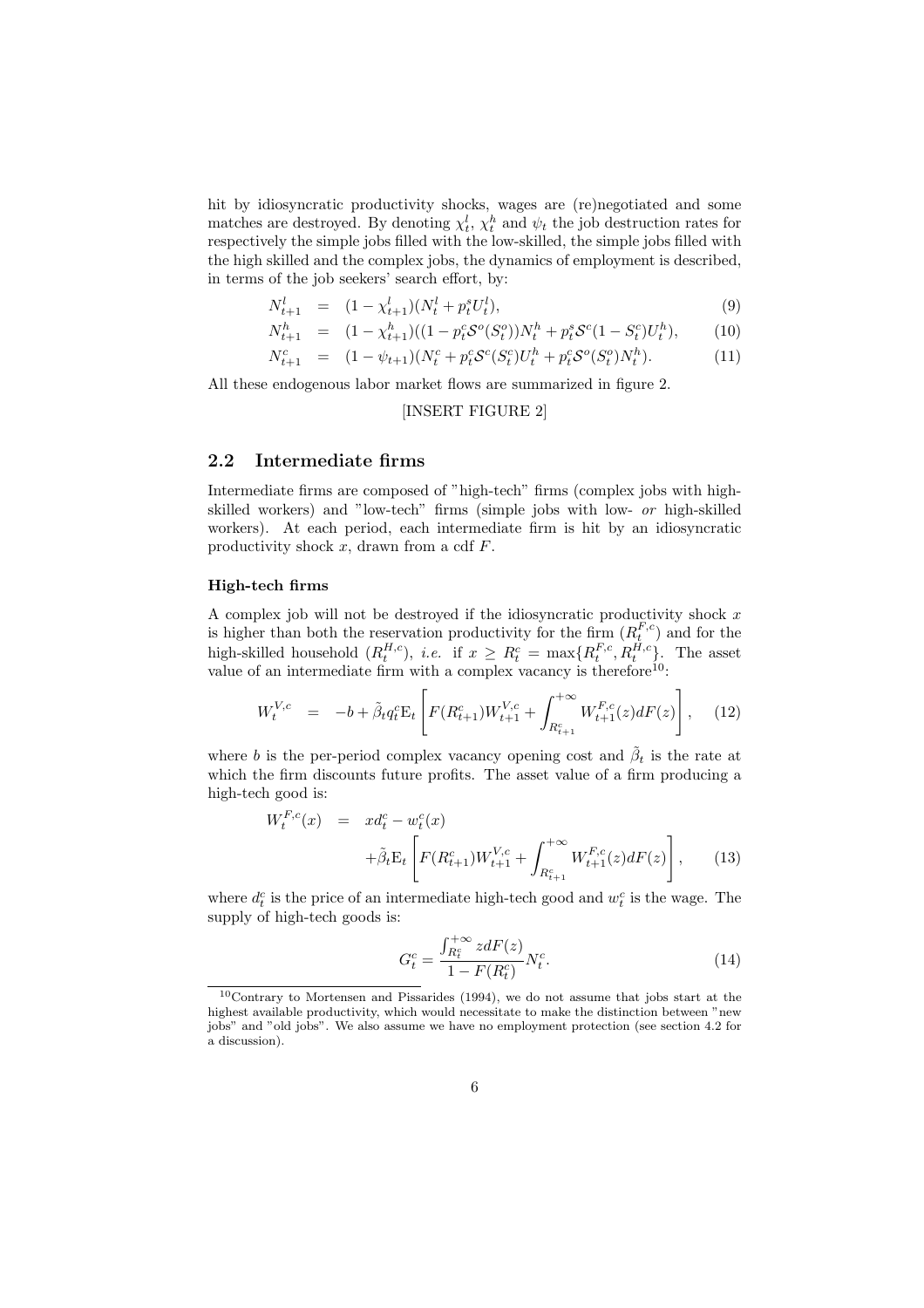

Figure 1: Tax wedge as a percentage of gross labor cost. Source: OECD (2000)



Figure 2: Labor market flows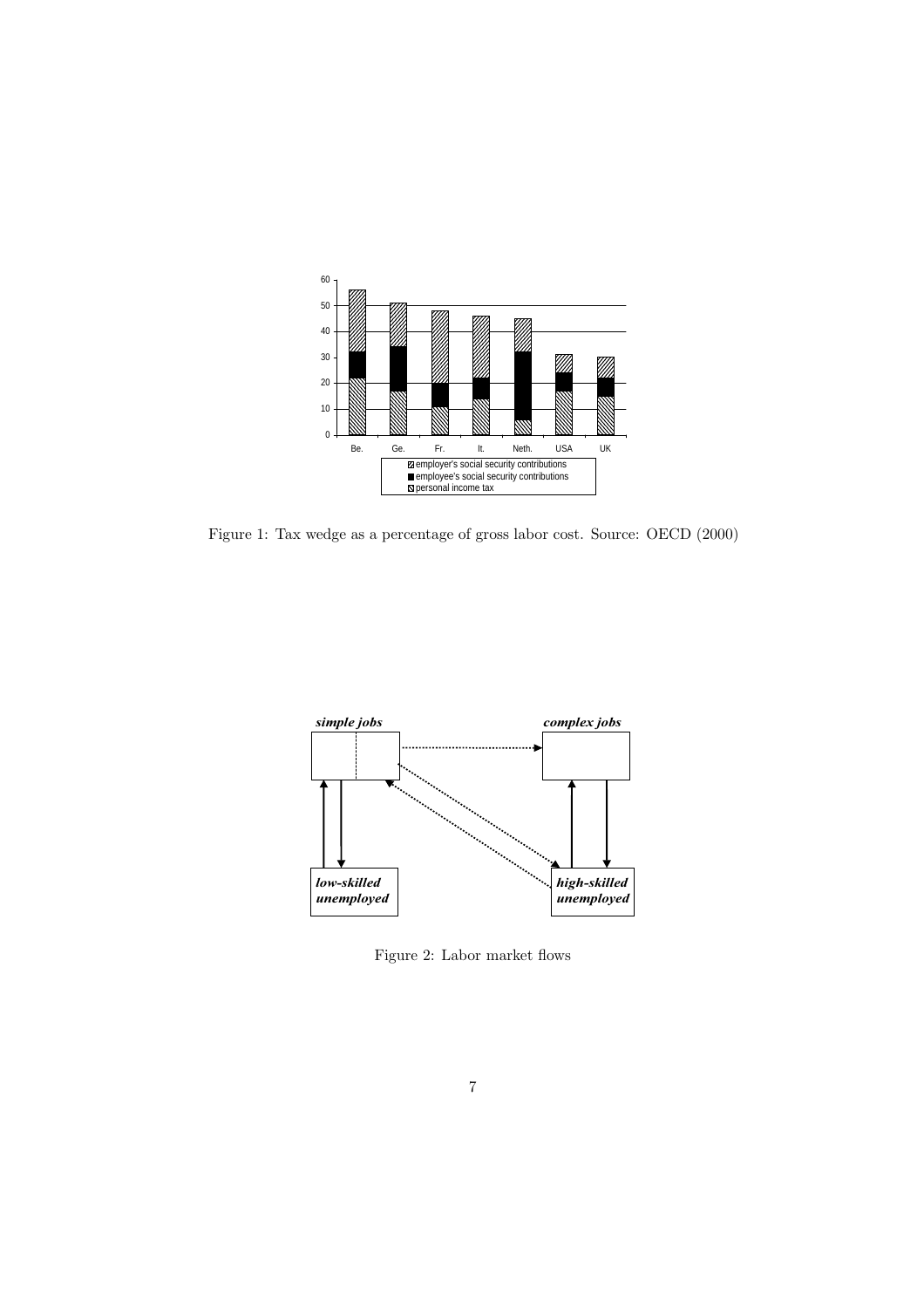#### Low-tech firms

If a simple job is held by a low-skilled, it will not be destroyed if the idiosyncratic productivity shock  $x$  is higher than both the reservation productivity for the firm  $(R_t^{F,l})$  and for the low-skilled household  $(R_t^{H,l})$ , *i.e.* if  $x \geq R_t^l$  $\max\{R_t^{F,l}, R_t^{H,l}\}\.$  If the simple job is held by a high-skilled, it will not be destroyed if x is higher than both the reservation productivity for the firm  $(R_t^{F,h})$ and for the high-skilled household  $(R_t^{H,h})$ , *i.e.* if  $x \ge R_t^h = \max\{R_t^{F,h}, R_t^{H,h}\}.$ The asset value of an intermediate firm with a simple vacancy is therefore:

$$
W_t^{V,s} = -a + \tilde{\beta}_t q_t^{sl} E_t \left[ F(R_{t+1}^l) W_{t+1}^{V,s} + \int_{R_{t+1}^l}^{+\infty} W_{t+1}^{F,l}(z) dF(z) \right]
$$
  
+  $\tilde{\beta}_t q_t^{sh} E_t \left[ F(R_{t+1}^h) W_{t+1}^{V,s} + \int_{R_{t+1}^h}^{+\infty} W_{t+1}^{F,h}(z) dF(z) \right]$   
+  $\tilde{\beta}_t (1 - q_t^{sl} - q_t^{sh}) E_t \left[ W_{t+1}^{V,s} \right],$  (15)

where  $\alpha$  is the per-period simple vacancy opening cost. The asset values of a firm producing a low-tech good with a low-skilled  $(W_t^{F,l})$  and a high-skilled  $(W_t^{F,h})$  are:

$$
W_t^{F,l}(x) = x d_t^s - w_t^l(x)
$$
  
+  $\tilde{\beta}_t \mathbf{E}_t \left[ F(R_{t+1}^l) W_{t+1}^{V,s} + \int_{R_{t+1}^l}^{+\infty} W_{t+1}^{F,l}(z) dF(z) \right],$  (16)  

$$
W_t^{F,h}(x) = x d_t^s - w_t^h(x)
$$

$$
+ \tilde{\beta}_t (1 - p_t^c S_t^o) \mathcal{E}_t \left[ F(R_{t+1}^h) W_{t+1}^{V,s} + \int_{R_{t+1}^h}^{+\infty} W_{t+1}^{F,h}(z) dF(z) \right] + \tilde{\beta}_t p_t^c S_t^o \mathcal{E}_t \left[ W_{t+1}^{V,s} \right],
$$
(17)

where  $d_t^s$  is the price of an intermediate low-tech good and  $w_t^l$  (resp.  $w_t^h$ ) is the wage for a low-skilled (resp. high-skilled) working on a simple job. The supply of low-tech goods is:

$$
G_t^s = \frac{\int_{R_t^l}^{+\infty} z dF(z)}{1 - F(R_t^l)} N_t^l + \frac{\int_{R_t^h}^{+\infty} z dF(z)}{1 - F(R_t^h)} N_t^h.
$$
\n(18)

#### Reservation productivity and free entry conditions

The firms' reservation productivity is determined by:

$$
W_t^{F,i}\left(R_t^{F,i}\right) = 0 \qquad \text{with} \qquad i \in \{l, h, c\},\tag{19}
$$

and the free entry condition gives:

$$
W_t^{V,i} = 0 \qquad \text{with} \qquad i \in \{s, c\}. \tag{20}
$$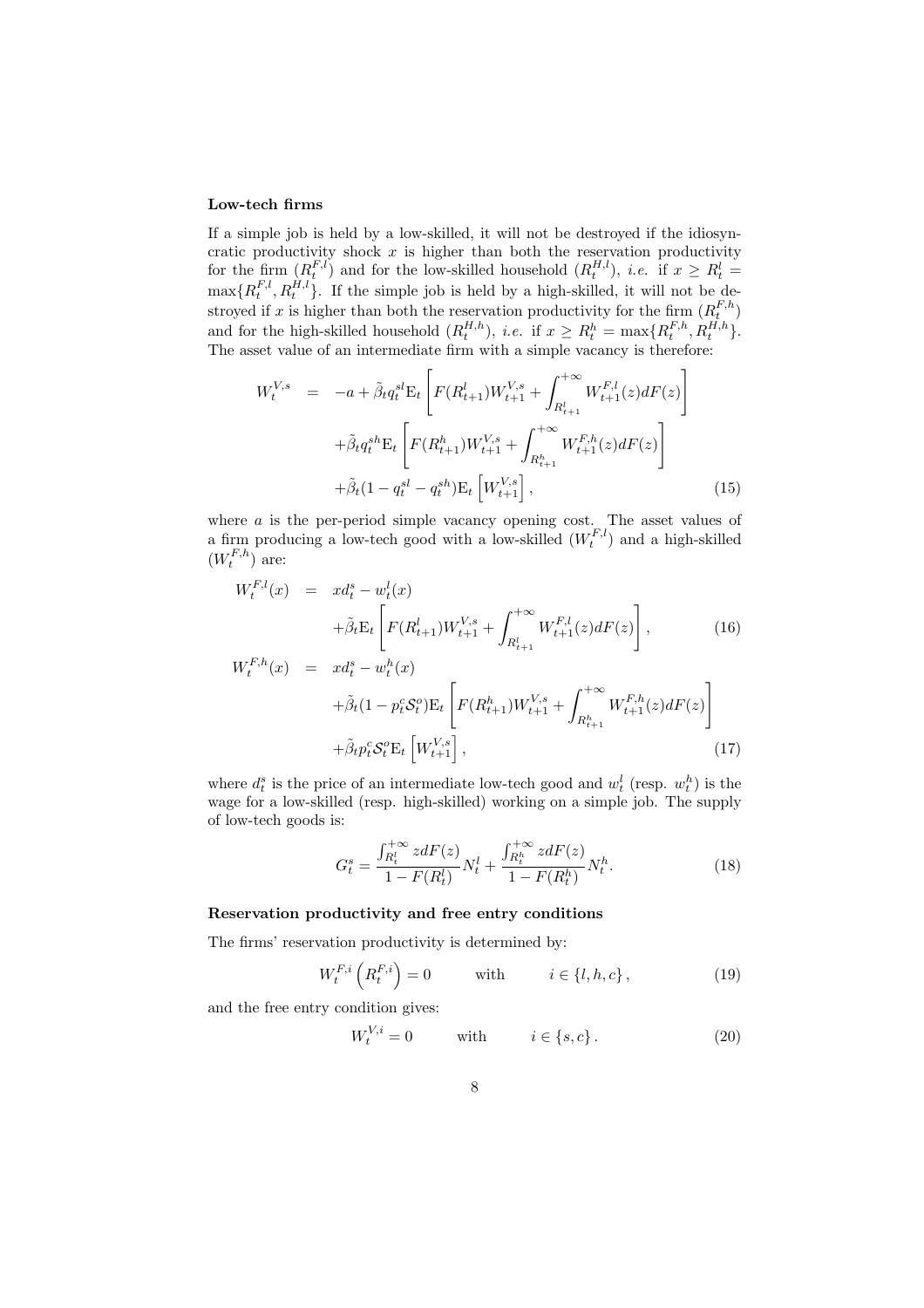#### 2.3 Representative households

We have two representative households, one composed of the low-skilled and one composed of the high-skilled. Inside each household, members are perfectly insured against unemployment risk<sup>11</sup>.

#### Low-skilled household

The low-skilled representative household's welfare is:

$$
W_t^{H,l} = \mathcal{U}(C_t^l) - \mathcal{D}^l(N_t^l) + \beta E_t \left[ W_{t+1}^{H,l} \right], \tag{21}
$$

where  $C_t^l$  is the low-skilled consumption,  $\mathcal U$  is an increasing and concave utility function,  $\mathcal{D}^l$  is an increasing and convex work disutility function, and  $\beta$  is the psychological discount factor. The low-skilled pay no tax and consume all their labor and unemployment incomes (equivalent to a liquidity constraint for low incomes):

$$
C_t^l = w_t^u U_t^l + \bar{w}_t^l N_t^l, \qquad (22)
$$

where  $w_t^u$  is the unemployment benefits (determined in one exogenous policy process) and  $\bar{w}_t^l$  their average wage defined as:

$$
\bar{w}_t^l = \frac{\int_{R_t^l}^{+\infty} w_t^l(z) dF(z)}{1 - F(R_t^l)}.
$$
\n(23)

The marginal welfare  $W_{nl}^{H,l}$  $N_t^{H,l}$  is developed in appendix 3.

#### High-skilled household

The high-skilled representative household's welfare satisfies the Bellmann equation:

$$
W_t^{H,h} = \max_{S_t^c, S_t^o, C_t^h} \left\{ \mathcal{U}(C_t^h) - \mathcal{D}^o(S_t^o) N_t^h - \mathcal{D}^c(N_t^c) + \beta E_t \left[ W_{t+1}^{H,h} \right] \right\} (24)
$$

where  $C_t^h$  is the high-skilled consumption,  $\mathcal{D}^o$  is an increasing and convex on-thejob search disutility function, and  $\mathcal{D}^c$  is an increasing and convex complex work disutility function<sup>12</sup>. This maximization is subject to equations  $(1)$ ,  $(10)$ ,  $(11)$ and to the budget constraint:

$$
C_t^h = \Pi_t^s + \Pi_t^c + w_t^u U_t^h + \bar{w}_t^h N_t^h + \bar{w}_t^c N_t^c + (r_t + \delta) K_t -K_{t+1} + (1 - \delta) K_t - T_t.
$$
\n(25)

The high-skilled own the intermediate firms and  $\Pi_t^s$  (resp.  $\Pi_t^c$ ) represents the dividends paid by the simple (resp. complex) firms. They also lend their capital

 $11$ This simplification is usual in the literature. Taking into account imperfect insurance markets and individuals' heterogeneity would make the model untractable

<sup>&</sup>lt;sup>12</sup>The simple work disutility is represented by the independent term of function  $\mathcal{D}^o$ .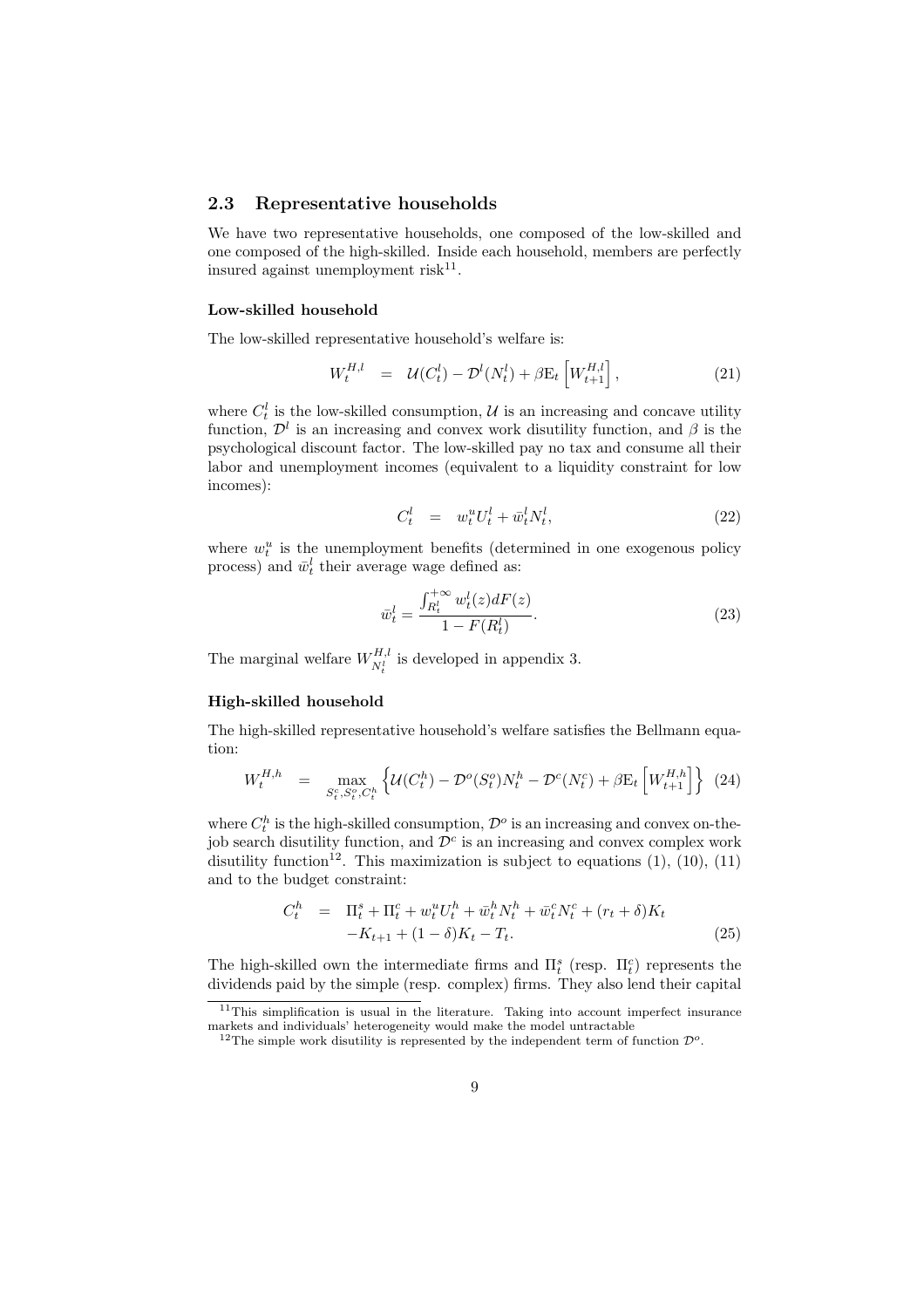stock  $K_t$ , which provides a real interest rate  $r_t$  but depreciates at rate  $\delta$ . Finally, they are subject to a lump-sum tax  $T_t$  to finance the unemployment benefits. The average wages  $\bar{w}_t^h$  (resp.  $\bar{w}_t^c$ ) paid to a high-skilled working on a simple (resp. complex) jobs are respectively:

$$
\bar{w}_t^h = \frac{\int_{R_t^h}^{+\infty} w_t^h(z) dF(z)}{1 - F(R_t^h)} \quad \text{and} \quad \bar{w}_t^c = \frac{\int_{R_t^c}^{+\infty} w_t^c(z) dF(z)}{1 - F(R_t^c)}.
$$
 (26)

The first order conditions (equality between marginal costs and expected marginal incomes) are, for respectively  $S_t^c$ ,  $S_t^o$  and  $C_t$ :

$$
0 = p_t^c S_{S_t^c}^c \beta \left\{ \mathbf{E}_t \left[ \int_{R_{t+1}^c}^{+\infty} W_{N_{t+1}^c}^{H,h}(z) dF(z) \right] - p_t^s S_{1-S_t^c}^c \mathbf{E}_t \left[ \int_{R_{t+1}^h}^{+\infty} W_{N_{t+1}^h}^{H,h}(z) dF(z) \right] \right\},
$$
\n
$$
\mathcal{D}_{S_t^o}^o = p_t^c S_{S_t^o}^o \beta \left\{ \mathbf{E}_t \left[ \int_{R_{t+1}^c}^{+\infty} W_{N_{t+1}^c}^{H,h}(z) dF(z) \right] - \mathbf{E}_t \left[ \int_{R_{t+1}^h}^{+\infty} W_{N_{t+1}^h}^{H,h}(z) dF(z) \right] \right\},
$$
\n(28)

$$
\mathcal{U}_{C_t^h} = \beta \mathcal{E}_t \left[ \mathcal{U}_{C_{t+1}^h} (1 + r_{t+1}) \right]. \tag{29}
$$

The marginal welfare  $W_{N_t^c}^{H,h}$  and  $W_{N_t^h}^{H,h}$  $N_t^{H,h}$  are developed in appendix 3.

#### Reservation productivity, destruction rate and discount rate

The households' reservation productivity is determined by:

$$
W_{N_t^l}^{H,l} \left( R_t^{H,l} \right) = 0, \quad W_{N_t^h}^{H,h} \left( R_t^{H,h} \right) = 0, \quad W_{N_t^c}^{H,h} \left( R_t^{H,c} \right) = 0. \tag{30}
$$

We are now able to define the job destruction rates:

$$
\chi_t^l = F(R_t^l), \qquad \chi_t^h = F(R_t^h), \qquad \psi_t = F(R_t^c), \tag{31}
$$

and the rate at which future profits are discounted:

$$
\tilde{\beta}_t = \beta \mathbf{E}_t \left[ \frac{\mathcal{U}_{C_{t+1}^h}}{\mathcal{U}_{C_t^h}} \right]. \tag{32}
$$

#### 2.4 Representative final firm

The representative final firm asset value satisfies the Bellmann equation:

$$
W_t^F = \max_{K_{t+1}, G_t^c, G_t^s} \left\{ \mathcal{F}(K_t, G_t^c, G_t^s) \right\}
$$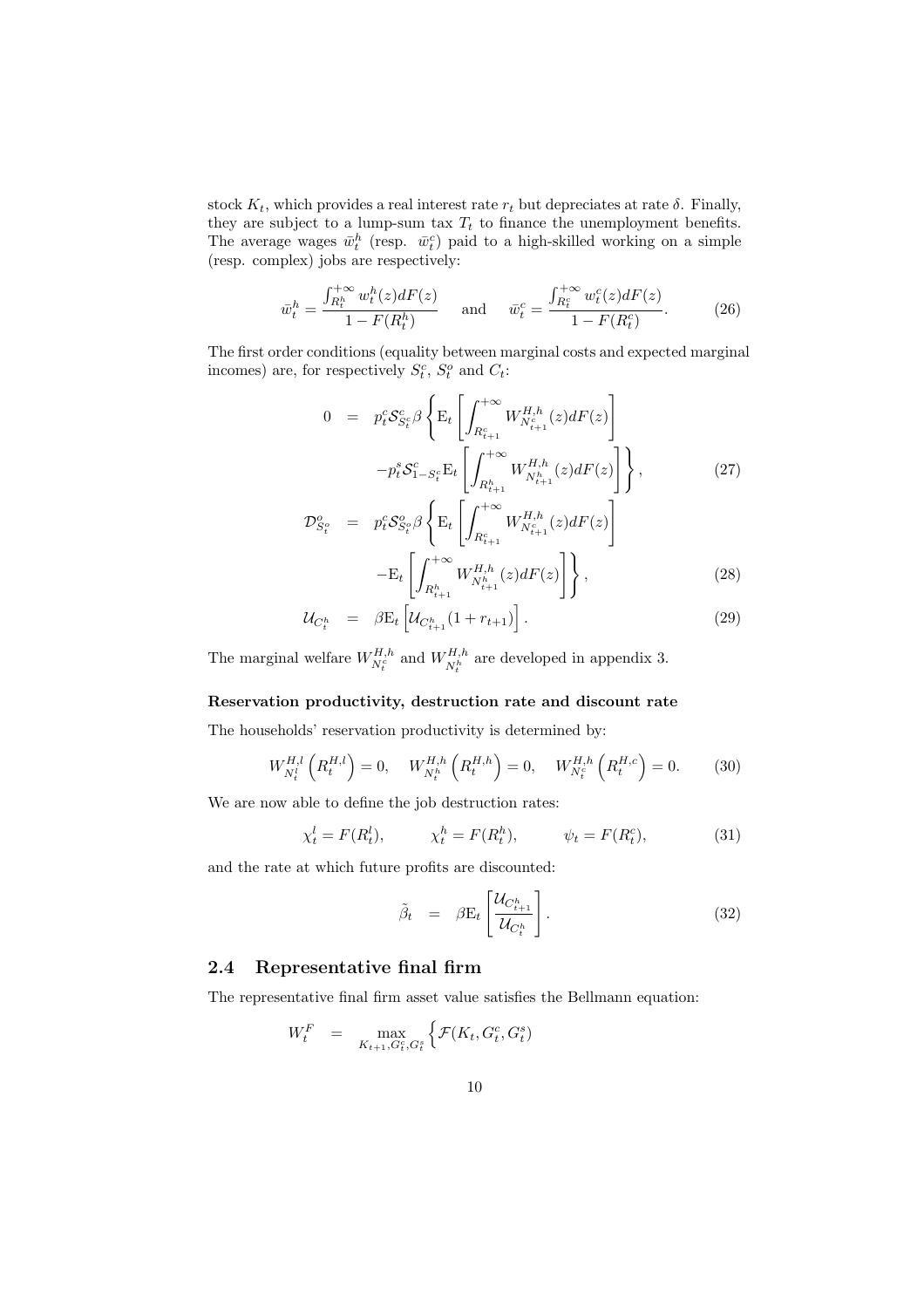$$
-(r_t + \delta)K_t - d_t^c G_t^c - d_t^s G_t^s + \tilde{\beta}_t \mathcal{E}_t \left[W_{t+1}^F\right] \Big\},\tag{33}
$$

where the production function  $\mathcal F$  satisfies the usual Inada conditions. The demand for the three inputs is given by the first order conditions:

$$
\mathcal{F}_{K_t} = r_t + \delta, \tag{34}
$$

$$
\mathcal{F}_{G_t^s} = d_t^s, \tag{35}
$$

$$
\mathcal{F}_{G_t^c} = d_t^c. \tag{36}
$$

#### 2.5 Wages determination

At each period, wages are (re)negotiated between the firm and the corresponding household. These bargained wages (respectively for a low-skilled worker, for a high-skilled working on a simple job and for a high-skilled working on a complex job) are therefore determined by the following standard Nash product problems:

$$
\max_{w_t^{b,l}(x)} \left(\frac{W_{N_t^l}^{H,l}(x)}{\mathcal{U}_{C_t^l}}\right)^{\eta^l} \left(W_t^{F,l}(x) - W^{V,s}\right)^{(1-\eta^l)},\tag{37}
$$

$$
\max_{w_t^{b,h}(x)} \left( \frac{W_{N_t^h}^{H,h}(x)}{\mathcal{U}_{C_t^h}} \right)^{\eta^h} \left( W_t^{F,h}(x) - W^{V,s} \right)^{(1-\eta^h)}, \tag{38}
$$

$$
\max_{w_t^{b,c}(x)} \left(\frac{W_{N_t^c}^{H,h}(x)}{\mathcal{U}_{C_t^h}}\right)^{\eta^c} \left(W_t^{F,c}(x) - W^{V,c}\right)^{(1-\eta^c)},\tag{39}
$$

where  $\eta^i$ , with  $i \in \{l, h, c\}$ , is the corresponding households' bargaining power<sup>13</sup>. By using the asset value equations of section 2.2 (equations (12), (13), and (15) to (17)), the marginal welfare equations defined in appendix 3 (equations (61) to (63)), as well as the definitions of the reservation productivity (equations (19) and  $(30)$  and the free entry conditions (equations  $(20)$ ), we can solve equations (37) to (39) and rewrite the bargained wages:

$$
w_t^{b,l}(x) = \eta^l(x - R_t^l) d_t^s + w_t^u,
$$
\n(40)

$$
w_t^{b,h}(x) = \eta^h(x - R_t^h)d_t^c + w_t^u,
$$
\n(41)

$$
w_t^{b,c}(x) = \eta^c(x - R_t^c)d_t^c + w_t^u. \tag{42}
$$

However, these negotiations are downward bounded by a minimum wage  $w_t^m$ (exogenous policy process) and there exists an endogenous productivity  $Q_t^i$ , with  $i \in \{l, h, c\}$ , such that:

$$
w_t^{b,i}(Q_t^i) = w_t^m \qquad \text{with} \qquad i \in \{l, h, c\}. \tag{43}
$$

 $\frac{13}{13}$ The firms asset values are expressed in the *numéraire* good while the households' welfare are in consumption utility. To normalize, we divide the marginal welfare by the marginal utility as, for instance, in Merz (1995).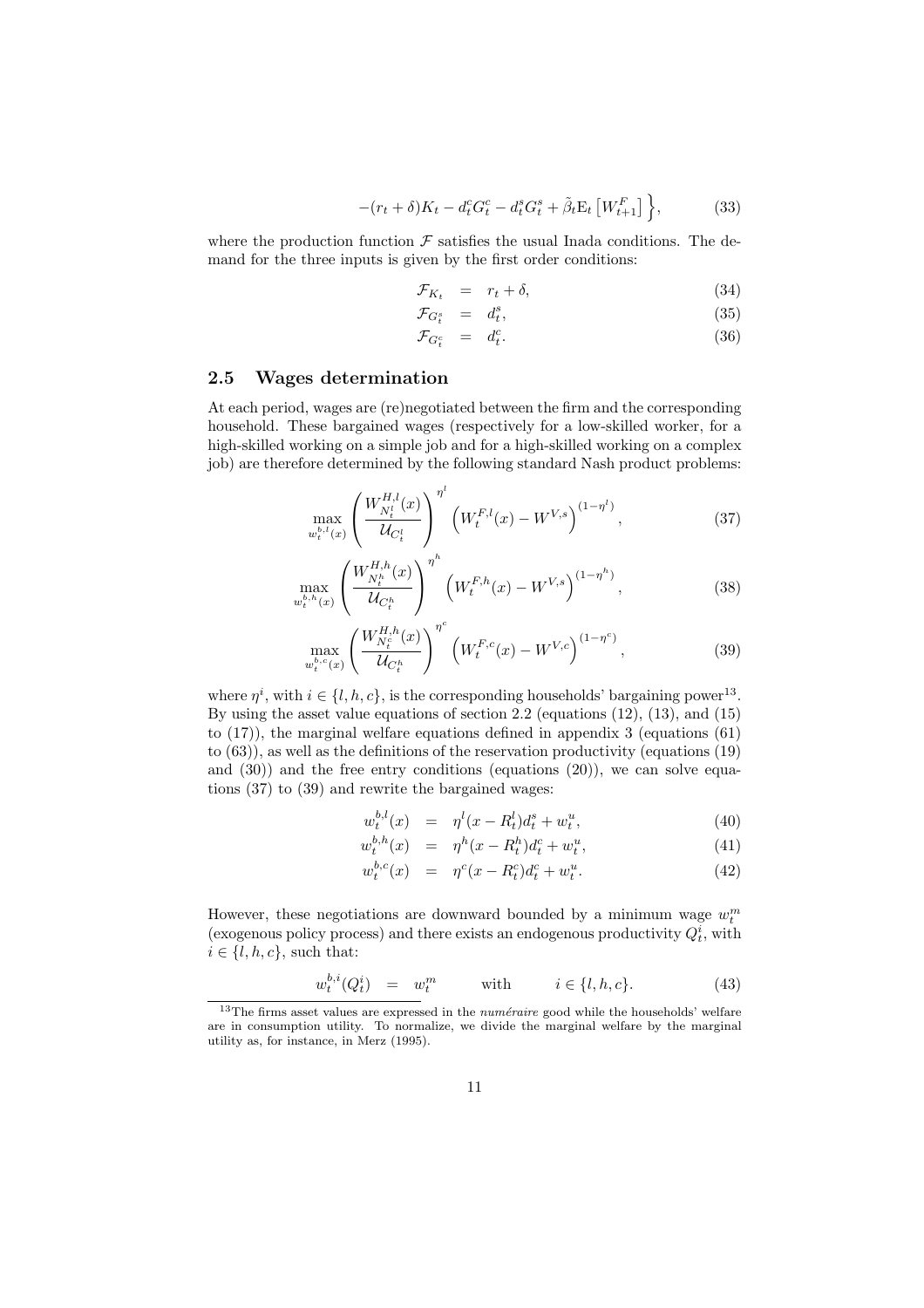Introducing this equation into equations (40) to (42), we obtain:

$$
w_t^{b,l}(x) = \eta^l(x - Q_t^l) d_t^s + w_t^m, \tag{44}
$$

$$
w_t^{b,h}(x) = \eta^h(x - Q_t^h) d_t^c + w_t^m, \tag{45}
$$

$$
w_t^{b,c}(x) = \eta^c(x - Q_t^c) d_t^c + w_t^m, \qquad (46)
$$

and the wage  $w_t^i$ , with  $i \in \{l, h, c\}$ , is:

$$
w_t^i(x) = \begin{cases} w^m & \text{if } x \le Q_t^i, \\ w_t^{b,i}(x) & \text{if } x > Q_t^i, \end{cases}
$$
 (47)

### 3 Simulations

We first calibrate our model on Belgian data and discuss the exogenous policy process for  $w_t^u$  and  $w_t^m$ . We use it then to simulate reductions in employer's social security contributions.

#### 3.1 Calibration

We use the following specific functions:

$$
\mathcal{M}^i(V, U) = \bar{m}^i V^{\lambda^i} U^{1 - \lambda^i}, \qquad \text{with} \quad i \in \{s, c\}, \qquad (48)
$$

$$
\mathcal{F}(K, G^c, G^s) = K^{\theta} (G^c)^{\mu} (G^s)^{1-\theta-\mu}, \tag{49}
$$

$$
\mathcal{U}(C) = \ln(C),\tag{50}
$$
\n
$$
c^{i}(C) = i S^{0.6} \tag{51}
$$

$$
\mathcal{S}^i(S) = \sigma_1^i \frac{\mathcal{S}^{iS}}{0.6}, \qquad \text{with} \quad i \in \{c, o\}, \qquad (51)
$$

$$
\mathcal{D}^o(S) = \phi_0^o + \phi_1^o \frac{S^2}{2},\tag{52}
$$

$$
\mathcal{D}^{i}(N) = \phi_{1}^{i} \frac{N^{1.2}}{1.2}, \qquad \text{with} \quad i \in \{l, c\}. \tag{53}
$$

Matching functions are Cobb-Douglas with constant returns to scale. Following Manacorda and Petrongolo (1999), we also use a constant returns to scale production function with three inputs to represent the technological constraints faced by the final firm<sup>14</sup>. The utility function is logarithmic. Search functions are concave and disutility functions are convex. The independent term of  $\mathcal{D}^{\circ}$ represents the disutility of working on a simple job.

We calibrate the model on Belgian quarterly data and the reference years are 1995-1997<sup>15</sup>. As usual in this type of quarterly model, the depreciation rate  $\delta$ 

<sup>14</sup>This implies a unitary elasticity of substitution between low-tech and high-tech goods. For the French case, this elasticity is usually estimated between 0.7 and 2.5 (see for instance Cahuc (2003) for a synthesis). See section 4.3 for a discussion.

<sup>15</sup>Most data are available for this period. Moreover, Belgium was neither in a recession nor in a boom.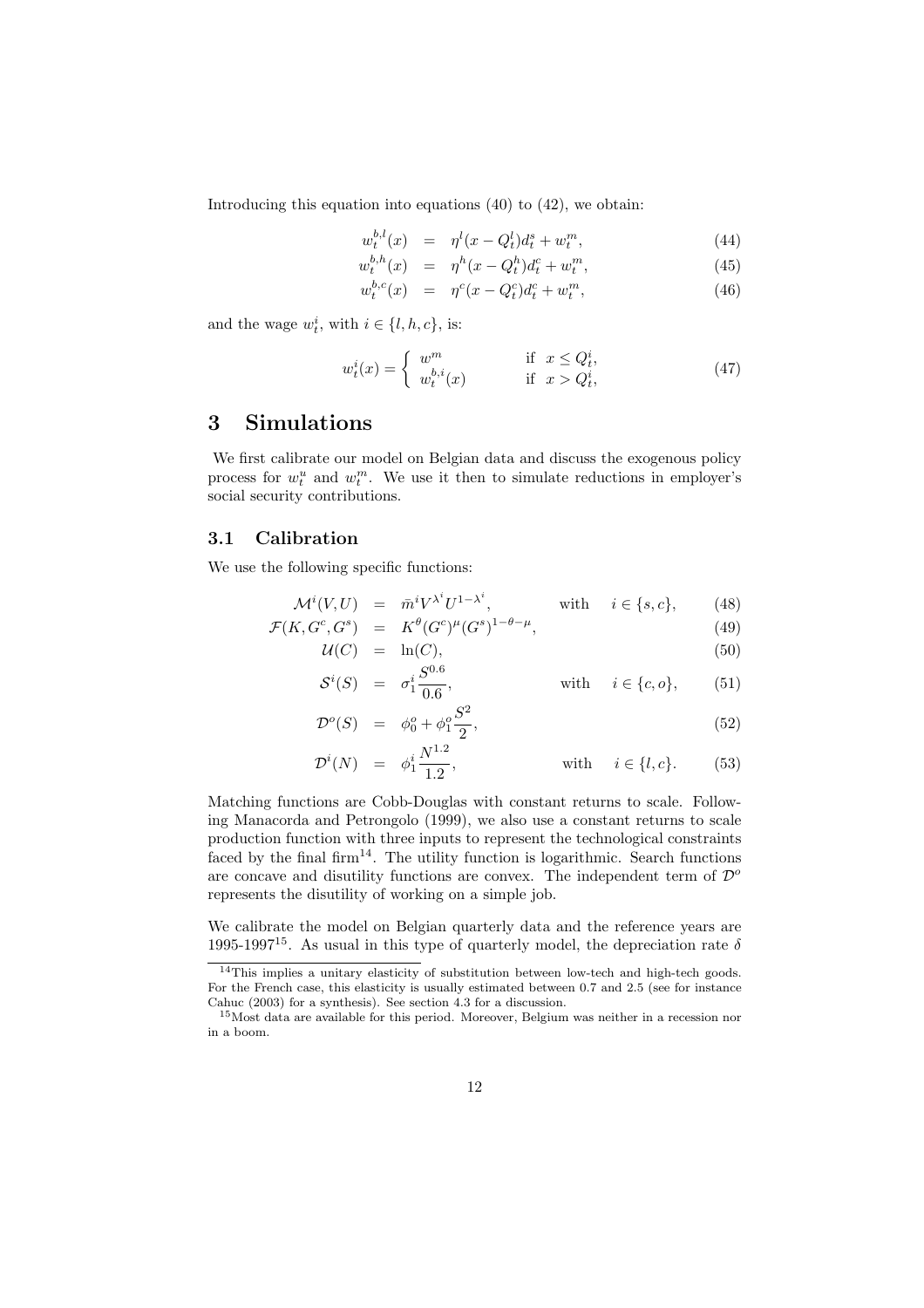of capital is 2.5% and the psychological discount factor  $\beta$  is 0.99, which leads to an annual real interest rate of 4%. Using 1997 Belgian data, Van der Linden and Dor (2002) estimate the elasticity of matches with respect to vacancies at 0.4 (without skill distinction). We take this estimation for both the simple and the complex matches  $(\lambda^{i} = 0.4, \text{ with } i \in \{s, c\})$ . The household's bargaining power is usually calibrated as the coefficient of unemployment in the matching function  $(1 - \lambda^i)^{16}$ . We therefore set the households' bargaining power, for both the low-skilled bargaining for a simple job and the high-skilled bargaining for a complex job  $\eta^s = \eta^c = 0.6$ . The high-skilled working on simple jobs have the same productivity as the low-skilled, but a stronger bargaining position (since they can search "on-the job" for complex jobs and leave). To keep identical wages for the low-skilled and the high-skilled (working on a simple job), we decrease the bargaining power of the latter to  $\eta^h = 0.55^{17}$ . We also take the Van der Linden and Dor (2002) estimation of the replacement ratio (0.34), which gives  $w^u = 0.66^{18}$ . As in Sneessens and Shadman (2000), the low-skilled have at most a lower secondary degree and the high-skilled have at least an upper secondary degree, and the estimated (for Belgium in 1996) skill fraction  $\alpha$  of the population is 0.67. We also take their estimations to calibrate the production function, and set  $\theta = 0.35$  and  $\mu = 0.51$ . The legal minimum wage is very low in Belgium, and only covers a few percent of the workers. However, there also exist minimum wages at sectoral levels. The minimum wage we introduce in our model encompasses the legal minimum wage as well as all the sectoral minimum wages. We estimate that 10% of the Belgian workers are paid minimum wages (see appendix 2 for an extensive justification).  $w^m$  is calibrated at 1.14 to yield this result.

The matching efficiencies, the per-period vacancy costs and the parameters of the search and disutility functions  $(\bar{m}^s, \bar{m}^c, a, b, \sigma_1^c, \sigma_1^o, \phi_0^o, \phi_1^o, \phi_1^l, \phi_1^c)$  are chosen to recover specific values for the 10 following variables. In 1996, the lowskilled (resp. high-skilled) unemployment rate was 20% (resp. 7%) in Belgium (see Sneessens and Shadman (2000)). Van der Linden and Dor (2002) estimate a lower bound for the job destruction rate equal to 0.013 (monthly data). Using this estimate and the fact that simple jobs are more precarious than complex jobs, we set the quarterly simple job destruction rate  $\chi^l = \chi^h = 0.05$  and the quarterly complex job destruction rate  $\psi = 0.025$ . Following Hartog (2000), estimations of overeducation in Europe range from 10% to 30%. In Belgium, Delmotte, Van Hootegem, and Dejonckheere (2001) obtain that 24% of the hires in 2000 where overeducated. This figure may however be seen as an upper bound (see Pierrard and Sneessens (2003) for a discussion) and, not to overestimate

<sup>16</sup>See for instance Merz (1995) or Andolfatto (1996). Their motivation is that, in their simpler model, this sharing rule implies that the decentralized economy gives the same outcome that the social planner's problem (Hosios-Pissarides condition).

<sup>&</sup>lt;sup>17</sup>We therefore assume that the wages on simple jobs depend on the job rather than the skill.

<sup>18</sup>This estimation may seem rather low with respect to others (see OECD (2002) for European estimations). The ratio we used here is however an average for all the unemployed and therefore takes into account the eligibility criteria.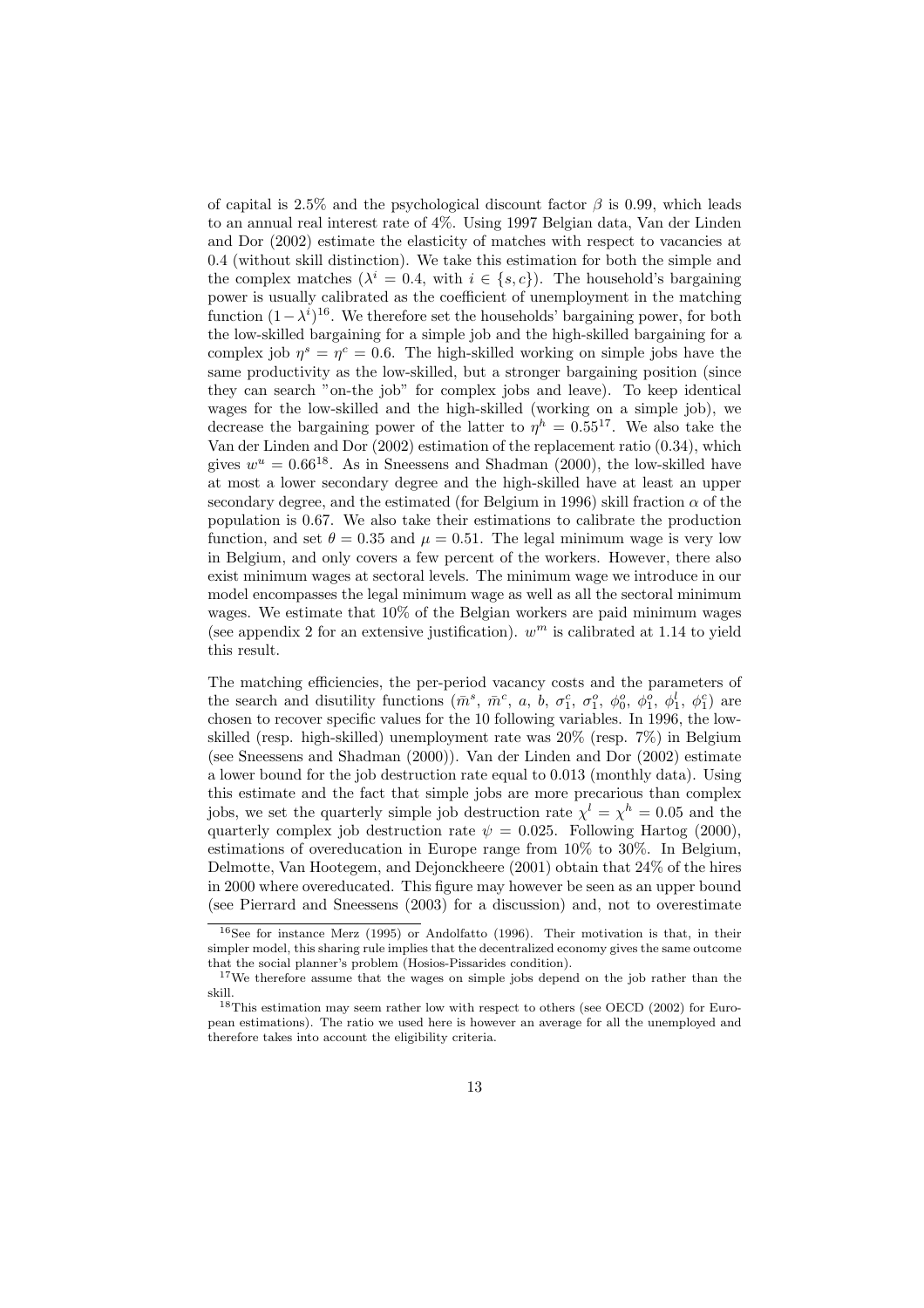this effect, we fix the crowding out (a fraction of simple jobs occupied by highskilled) to 10%. The probabilities to find a simple job and a complex job are based on Cockx and Dejemeppe (2002), and set respectively to  $p^s = 0.2$  and  $p^{c} = 0.4$ . The probabilities to fill a complex job and a simple job are based on Delmotte, Van Hootegem, and Dejonckheere (2001), and set respectively to  $q^s = 0.5$  and  $q^c = 0.5$  (see Pierrard and Sneessens (2003) for an extensive explanation).

It remains to determine the distribution  $F$  for the idiosyncratic shocks. As most of the related literature (see for instance Mortensen and Pissarides (1994)), we assume a uniform distribution on a unit interval  $[\bar{x}, \bar{x}+1]$ , with  $\bar{x} > 0$ . The choice of  $\bar{x}$  is important because it affects the properties of our model<sup>19</sup>. In table 1, we compute the elasticity of the transition probability (from the minimum wage employment to unemployment) with respect to the minimum wage cost, the elasticity of unemployment duration with respect to the replacement ratio, and the Kaitz index (ratio of the minimum wage to the average wage), for different values of  $\bar{x}$  and keeping constant the above-mentioned calibration. Our model elasticities are compared to reference empirical estimations by Kramarz and Philippon (2000), Holmlund (1998) and OECD (1998) for, respectively, the transition probability elasticity, the unemployment duration elasticity and the Kaitz index. Given this sensibility analysis, we eventually choose  $\bar{x} = 1$ , *i.e.* a uniform distribution F bounded between 1 and 2.

#### [INSERT TABLE 1]

As a result of this calibration, we obtain reasonable values for search intensities, namely 0.05 for the on-the-job search  $S<sup>o</sup>$ , and 0.88 for the high-skilled search for complex jobs  $S<sup>c</sup>$ . Moreover, the minimum wage is not binding for the complex jobs  $(Q<sup>c</sup>$  is strictly lower than  $R<sup>c</sup>$ ), the average wage paid on simple jobs represents 55% of the average wage paid on complex jobs, which is similar to OECD (1996) estimation of wage dispersion in Belgium, and the steady state minimum wage represents 50% of the average high wage. As expected, the perperiod cost of opening a complex job is slightly higher than the cost of opening a simple job and the average cost represents 3.7% of the average annual wage, similar to Mortensen and Pissarides (1999). Finally, the low-skilled per capita consumption represents 47% of the high-skilled per capita consumption. All the calibration, as well as the implied variable values, are summarized in tables 2 and 3.

#### [INSERT TABLE 2]

#### [INSERT TABLE 3]

<sup>&</sup>lt;sup>19</sup>With a low  $\bar{x}$ , relative difference between extreme productivity  $((\bar{x} + 1)/\bar{x})$  is high; while with a high  $\bar{x}$ , relative difference is low. As a result, the higher is  $\bar{x}$ , the flatter is the bargained wage curve. These differences in wage dispersion, depending on the value of  $\bar{x}$ , explain the variations in properties. Instead of increasing  $\bar{x}$ , we could obtain similar results by decreasing the dispersion around  $\bar{x}$ .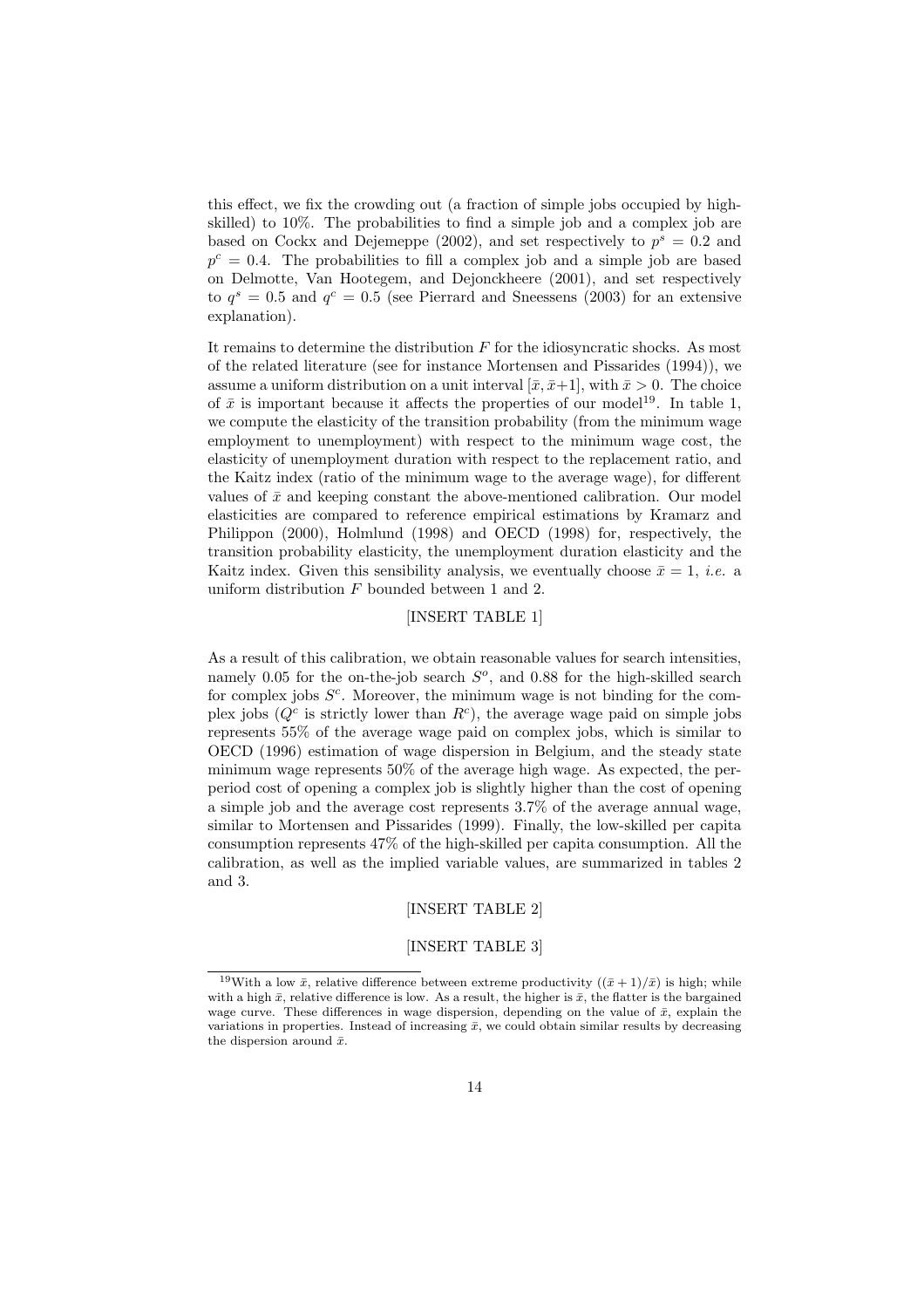|                     | transition elasticity | duration elasticity | Kaitz index |
|---------------------|-----------------------|---------------------|-------------|
| empirical reference | $1.5\,$               | 0.2/1.0             | 0.58        |
| $\bar{x}=1$         | 1.7                   | 0.2                 | 0.46        |
| $\bar{x}=2$         | 1.4                   | 0.9                 | 0.59        |
| $\bar{x}=3$         | 1.3                   | 1.3                 | 0.61        |

Transition elasticity: elasticity of the transition probability (from the minimum wage employment to unemployment) with respect to the minimum wage cost, empirical reference given by Kramarz and Philippon (2000). Duration elasticity: elasticity of unemployment duration with respect to the replacement ratio, empirical reference given by Holmlund (1998). Kaitz index: ratio of the minimum wage to the average wage, empirical reference given by OECD (1998).

Table 1: Sensitivity analysis: model properties depending on the value of  $\bar{x}$ 

| $\alpha$                                                                        | Population and production<br>0.67                                  | $\theta$                   | 0.35                  | $\mu$                 | 0.51         |  |  |
|---------------------------------------------------------------------------------|--------------------------------------------------------------------|----------------------------|-----------------------|-----------------------|--------------|--|--|
|                                                                                 | Matching and vacancy costs<br>$\bar{m}^s$ 0.30<br>$\bar{m}^c$ 0.45 | $\lambda^s$<br>$\lambda^c$ | 0.4<br>0.4            | $\boldsymbol{a}$<br>b | 0.14<br>0.15 |  |  |
|                                                                                 | Search functions<br>$\sigma_1^c$ 0.47                              | $\sigma_1^o$               | 0.24                  |                       |              |  |  |
| Search and labor disutility functions<br>$\phi_0^o$ 0.26                        |                                                                    |                            |                       |                       |              |  |  |
| $\phi_1^o$                                                                      | 0.23                                                               | $\phi_1^l$ 1.65            |                       | $\phi_1^c$            | 1.00         |  |  |
| Psychological discount and depreciation rates<br>$\delta$<br>0.99<br>0.025<br>B |                                                                    |                            |                       |                       |              |  |  |
| Wages determination and shocks distribution                                     |                                                                    |                            |                       |                       |              |  |  |
| $n^{l}$                                                                         | 0.6<br>0.66                                                        | $w^m$                      | $\eta^h$ 0.55<br>1.14 | $\eta^c$<br>$\bar{x}$ | 0.6<br>1     |  |  |

Table 2: Numerical parameter values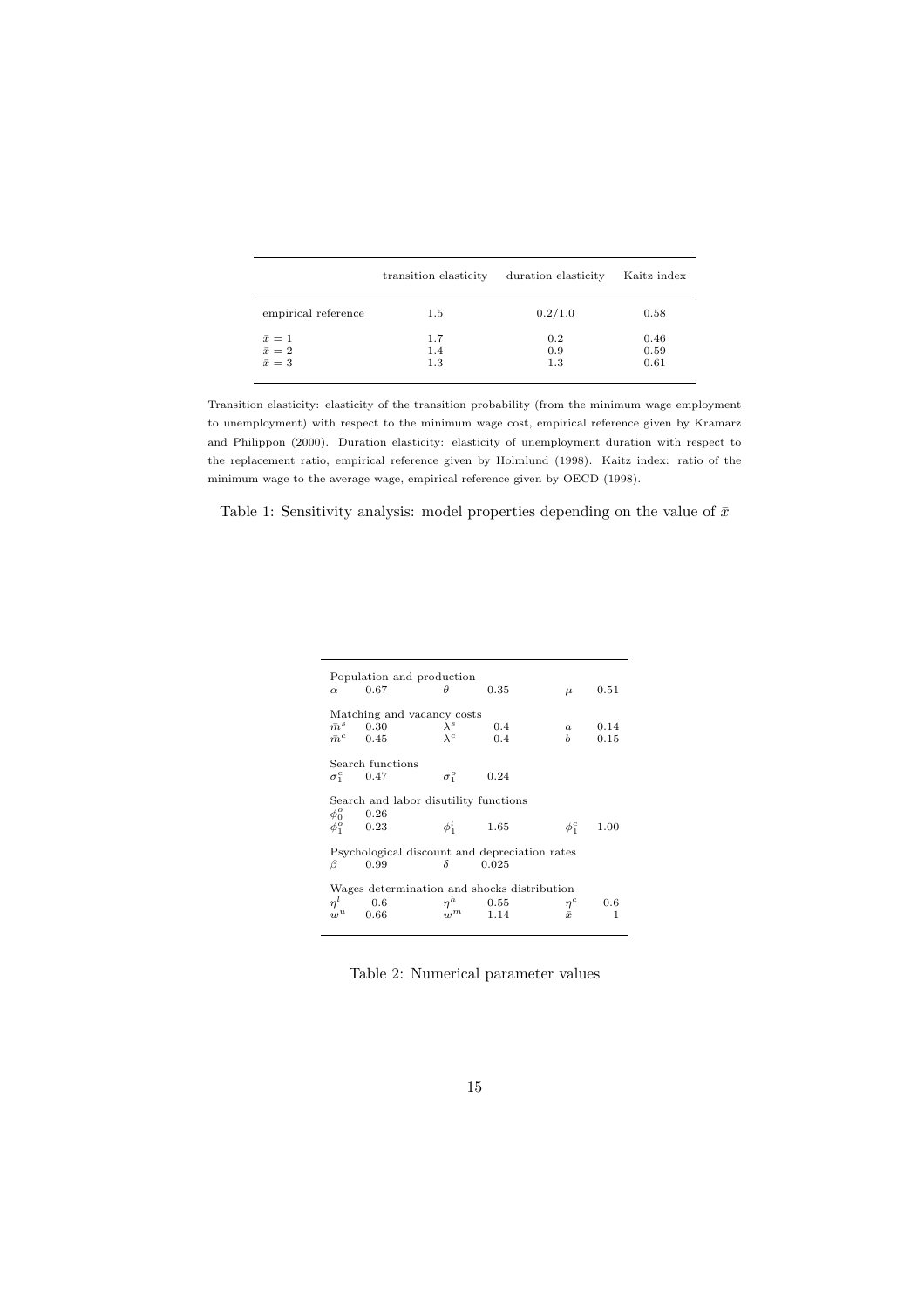#### Exogenous deterministic policy process

Although the minimum wage is more rigid than other bargained wages, it is also regularly adapted (see appendix 2). To take into account both the shortrun rigidity and the regular adaptations, we assume for the minimum wage an indexation policy with inertia:

$$
w_t^m = ind \left( \alpha_0 \bar{w}_t^c + \alpha_1 \bar{w}_{t-1}^c + \alpha_2 \bar{w}_{t-2}^c + \alpha_3 \bar{w}_{t-3}^c + \alpha_4 \bar{w}_{t-4}^c \right),
$$
 (54)

where *ind* is the long run indexation parameter of the minimum wage on the where *tha* is the long run indexation parameter of the minimum wage on the high-skilled wages (see table 3 for the numerical value), and  $\sum_{i=0}^{4} \alpha_i = 1$ . We indeed see in OECD (1996) that the D9/D1 ratio (ratio of the upper earning limit of the ninth decile of workers to the upper limit of the first decile, i.e. the ratio of the highest wages to the lowest wages) has remained fairly stable over the last years. We point out that the choice of the  $\alpha_i$  has only minor effects on the transitional dynamics and, of course, none on the steady state. We choose  $[\alpha_0, \alpha_1, \alpha_2, \alpha_3, \alpha_4] = [0, 0.1, 0.1, 0.3, 0.5].$ 

In the same way, we assume that the unemployment benefits are regularly indexed on the average wage, using the same policy process:

$$
w_t^u = RR (\alpha_0 \bar{w}_t + \alpha_1 \bar{w}_{t-1} + \alpha_2 \bar{w}_{t-2} + \alpha_3 \bar{w}_{t-3} + \alpha_4 \bar{w}_{t-4}),
$$
(55)

where RR is the long run replacement ratio (see table 3) and  $\bar{w}_t$  is the economy's average wage. It is worth noting that, to simplify, we assume that  $w_t^m$  and  $w_t^u$ are taken as exogenous by the firms and the households.

#### 3.2 Reductions in employer's social security contributions

The model presented in section 2 do not include labor taxation, i.e. the gross wage (paid by the firm) is equal to the net wage (received by the worker). Decreasing labor taxation for the employer is therefore modelized as a wage subsidy to the employer.

#### Transitional dynamics

In this subsection, we study a reduction targeted at the very low wages (minimum wage) and a reduction targeted at the high wages. For both policies, we assume a proportional reduction whose ex ante cost amounts to 0.2% of GDP.

To introduce a proportional reduction targeted at the minimum wage, we only have to modify wages paid by the intermediate firms. More precisely, if  $x < Q_t^l$ ,  $w_t^l(x)$  in equation (16) becomes  $(1 - t^m)w_t^m$  (no change if  $x > Q_t^l$ ), and if  $x < Q_t^h$ ,  $w_t^h(x)$  in equation (17) also becomes  $(1-t^m)w_t^m$  (no change if  $x > Q_t^h$ ).  $(1-t^m)w_t^m$  is the wage paid after the policy, by the concerned intermediate firms. The concerned workers still receive the wage  $w_t^m$  and the difference  $t^m w_t^m$  is paid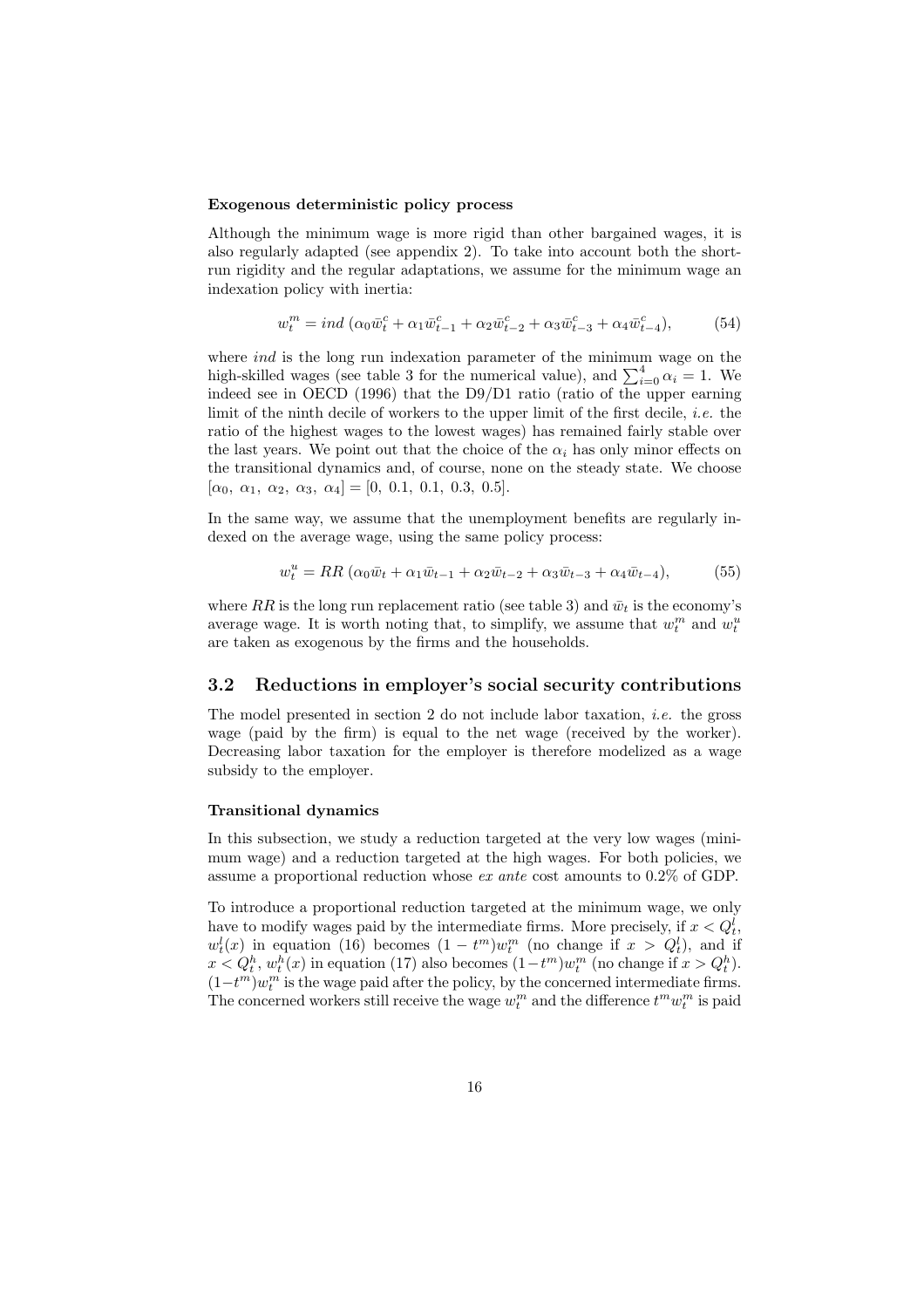by the government<sup>20</sup>. To close the government budget, the lump-sum tax  $T_t$ paid by the high-skilled household, in equation (25), is increased by the amount of the policy  $\cos t^{21}$ . The effects of this policy are displayed in the graphs of figure 3.

#### [INSERT FIGURE 3]

Due to a decrease in the employer's contributions, targeted at the minimum wage, some low-productivity simple jobs, that were previously destroyed, are now retained, and the job destruction rate immediately decreases. After a small rise during the first period following the policy introduction, the job creation also decreases but less significantly than the destruction rate. As a result, net simple employment increases and we recover empirical results that most of the employment gains are due to a fall in job destruction rather than an increase in job creation, and that most of the adjustment occurs after two vears $22$ . Because we have more simple jobs paid at the minimum wage, the average wage paid on simple jobs falls (composition effect). On the other hand, the rise in simple employment (and low-tech goods) automatically improves the marginal productivity of the high-tech goods, which stimulates the demand for workers on complex jobs, and hence the upward pressure on complex wages. This widening of the wage gap reduces the job competition, *i.e.* decreases the ladder effect. With more jobs available and less competition, the low-skilled unemployment strongly decreases, while the increase in complex jobs is not sufficient to absorb the previously de-qualified high-skilled workers and the high-skilled unemployment slightly rises. This policy seems therefore particularly relevant in countries with high low-skilled unemployment rates. Overall, the higher employment stimulates the output per capita, but the share of low-skilled workers increases and this deteriorates the output per worker. The welfare of the lowskilled remains unchanged (more income but also more work), while the welfare of the high-skilled strongly increases, since they have much less unemployment benefits to finance<sup>23</sup>. Moreover, we see that the net relative cost (policy cost plus unemployment benefit cost, over GDP) strongly decreases. In other words, the policy cost is lower than the sum saved due to less unemployment benefits to finance. If we take into account the fact that higher employment increases labor taxation income for the government, we do not obtain a higher reduction in the budget cost because GDP increases more rapidly than the labor taxation

<sup>&</sup>lt;sup>20</sup>The value of  $t^m$  is chosen to obtain an ex ante policy cost of 0.2% of GDP. Formally:  $0.2\%\mathcal{F} = t^m w^m$  $\left(N^l \frac{F(Q^l) - F(R^l)}{1 - F(R^l)} + N^h \frac{F(Q^h) - F(R^h)}{1 - F(R^h)}\right)$ pс .

 $^{21}$ In section 4.4, we replace the lump-sum tax by a proportional taxation on complex wages.  $22$ Net employment change is defined as the job creation rate minus the job destruction rate and is represented in the graph as the area between these two curves.

<sup>23</sup>It means it is more efficient (increase in the welfare) to redistribute income by using fiscal transfers (from the high-skilled to the low-skilled) than by distorting the price mechanism (high minimum wage). See Saint-Paul (2000) for an extensive discussion about these concepts.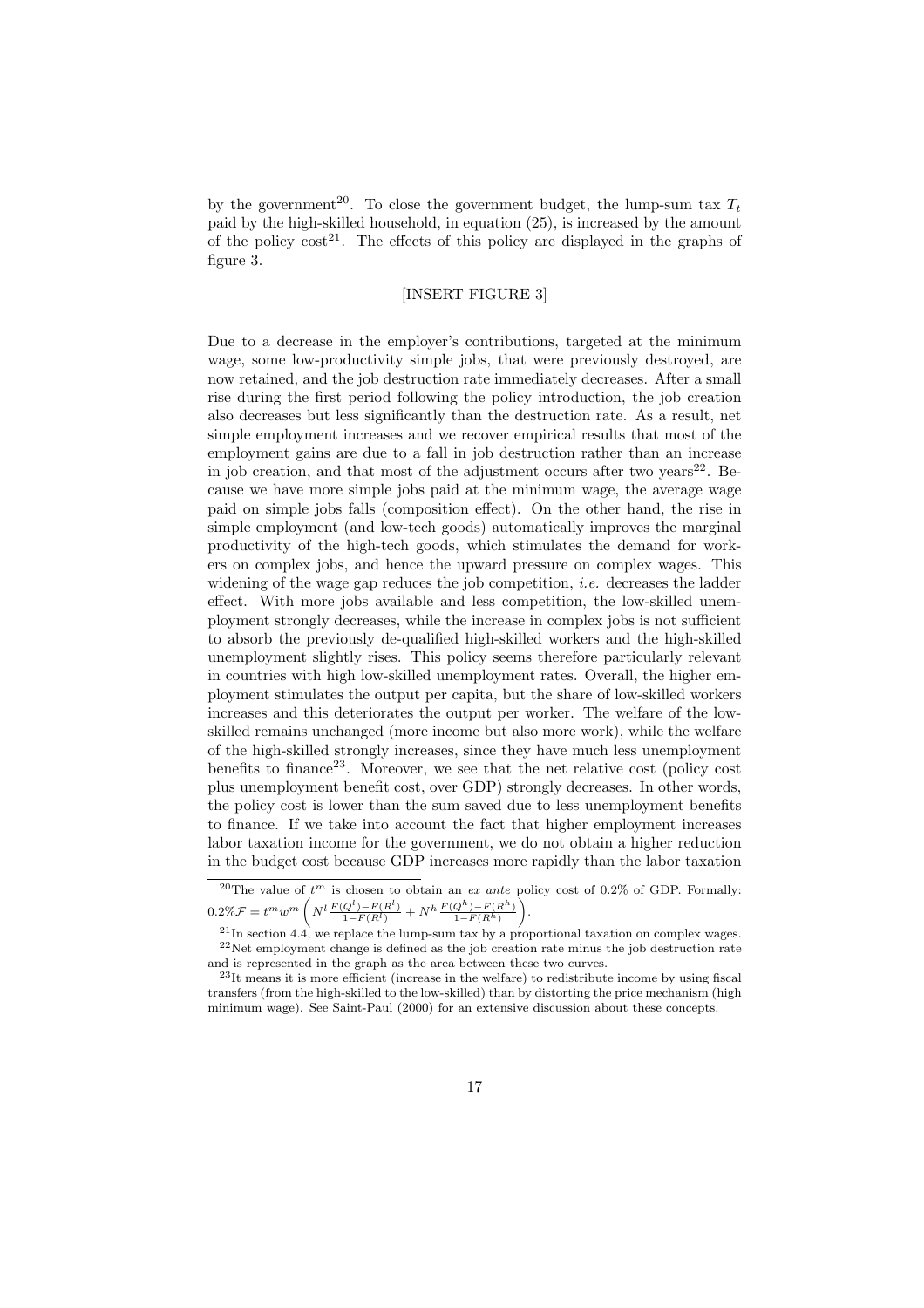

Figure 3: Short-run effects of reductions targeted at the minimum wage (deviations from the initial steady state)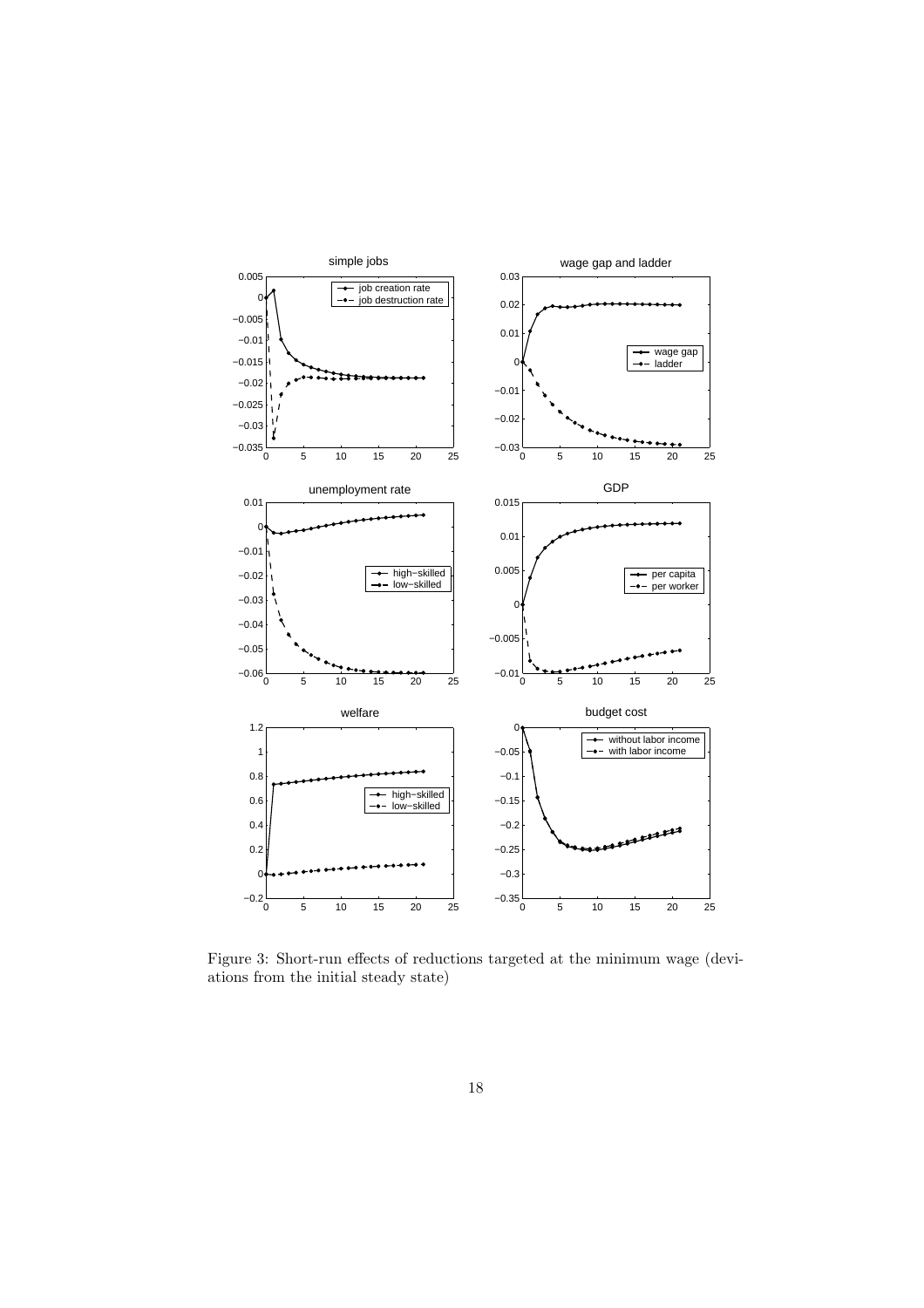#### income<sup>24</sup> .

To introduce a proportional reduction targeted at the high wages (all wages paid on complex jobs), we only have to modify equation (13), where  $w_t^c(x)$  becomes  $(1-t<sup>c</sup>)w<sub>t</sub><sup>c</sup>(x)$ , the wage paid after the policy by the concerned intermediate firms. However, the concerned workers still receive the same wage  $w_t^c$  and the difference  $t^c w_t^c$  is paid by the government<sup>25</sup>. Again, to close the government budget, the lump-sum tax  $T_t$  paid by the high-skilled household, in equation (25), is increased by the amount of the policy cost. The effects of this policy are displayed in the graphs of figure 4.

#### [INSERT FIGURE 4]

We observe that both the complex job destruction and job creation rates decrease, but the gains in employment are here much more subdued. The reason is that with Nash bargained wages, a decrease in employer's taxation leads to a higher bargained wage. On the simple job market, wages remain stable during the initial periods (inertia in the minimum wage indexation) and, as a result, the wage gap widens. However, this widening is short-lived because, after some periods, the minimum wage is being indexed, and the ladder remains mostly unchanged. The decrease in unemployment is therefore mainly concentrated among the high-skilled. Again, the GDP per capita is stimulated by higher employment, while the productivity (GDP per worker) is almost not affected. Welfare increases for the low-skilled (higher wages), but we see that the gains in employment (and the lower amount of unemployment benefits associated) are not sufficient to compensate the policy cost, even with the increase in the labor tax income for the government. The tax burden on the high-skilled rises and this affects their welfare.

#### Long-run effects: comparison to previous literature

In this subsection, we compare our long-run results with those of other recent papers, also focused on the Belgian economy. Table 4 reproduces the long-run effects on total employment of reductions in employer's social security contributions. Depending on the papers, these reductions are targeted at the low wages (paid to all workers on "low-tech" jobs), the high wages (paid to all workers on "high-tech" jobs) or can be spread across all wages. For each policy of each paper, we assume that the *ex ante* cost is equivalent to  $0.2\%$  of GDP<sup>26</sup>. To evaluate the effects of the reductions, Sneessens and Shadman (2000), Stockman (2002) and Burggraeve and Du Caju (2003) use macro-econometric models and

<sup>24</sup>We assume a tax of 40% on wages paid on complex jobs. This labor taxation income amounts to 20% of GDP, which seems a realistic assumption in a European economy.

<sup>&</sup>lt;sup>25</sup>The value of  $t^c$  is chosen to obtain an ex ante policy cost of 0.2% of GDP. Formally:  $0.2\% \mathcal{F} = t^c \bar{w}^c N^c \left( \frac{F(Q^c) - F(R^c)}{1 - F(R^c)} \right)$ .

 $^{26}$ The policy cost varies depending on the paper but we normalize it by assuming that the policy effects on employment are linear.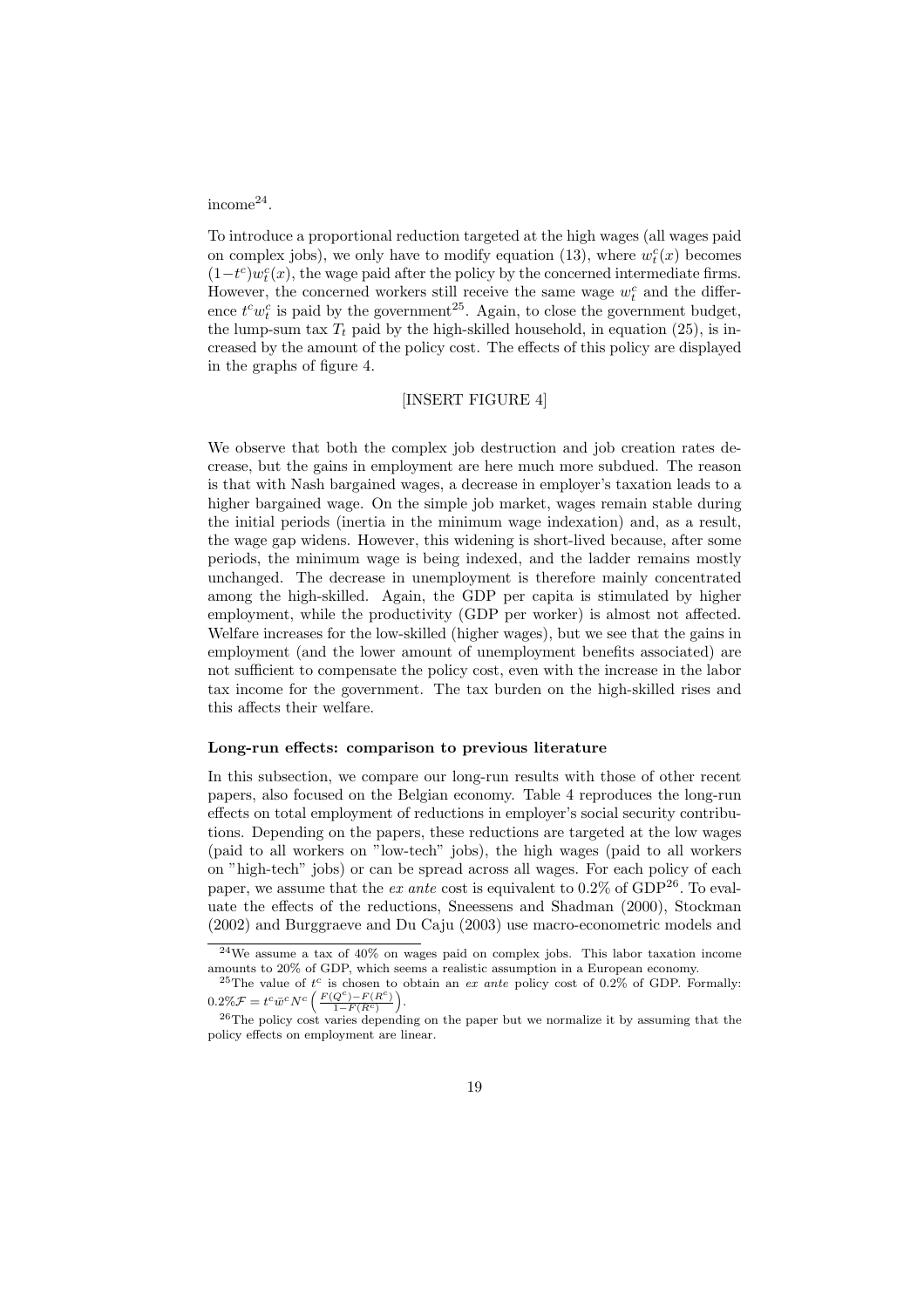

Figure 4: Short-run effects of reductions targeted at high wages (deviations from the initial steady state)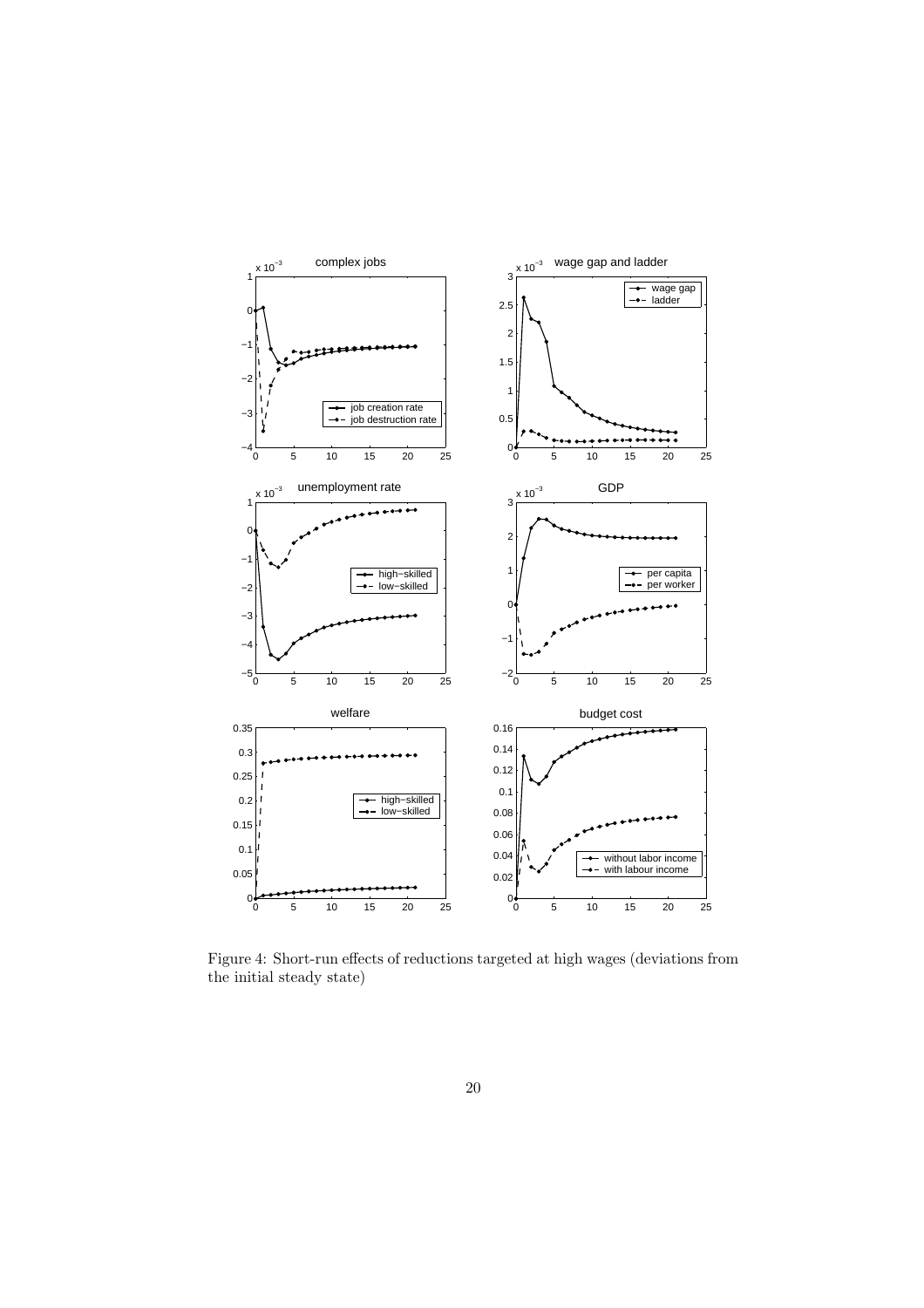their effects may depend on the assumptions they introduce (see appendix 4 for a short explanation of their models). The last line of table 4 displays our results. With respect to the above-mentioned papers, we also simulate a reduction targeted at the very low wages (minimum wage or "SMIC"). We have already explained how we introduce policies focused on the minimum wage and high wages. To model a policy focused on the low wages, we simply add a proportional reduction tax  $t^s$  in equations (16) and (17). To model a policy focused on all wages, we add a proportional reduction tax  $t^a$  in equations (13), (16) and (17).

#### [INSERT TABLE 4]

We see that our estimations lie at the top of the range of the previous estimations. We, moreover, confirm that policies focused on the low wages are more powerful, in term of employment stimulation, than policies focused on high wages. The main conclusion is that a policy focused on the very low wages (minimum wage) has ten times more effects on employment than a policy focused on high wages $27$ .

Although the effects of reductions at the SMIC level have never been studied in Belgium, they have already been explored in France, both empirically and theoretically. If we transpose our results to the French economy, a reduction similar to those of the "Juppé reform" would create around 500 000 jobs. Our results are therefore in line with French empirical micro estimations. They are, nevertheless, more important than those predicted by the recent theoretical macro models with matching<sup>28</sup>. However, contrary to ours, these macro models assume exogenous job destruction rate (in other words, all employment gains are due to job creation), which seems contrary to the Crépon and Desplatz (2002) observations. By ignoring the effects through the decrease in the job destruction rate, they may well underestimate the total effect on employment.

### 4 Discussions and extensions

#### 4.1 Job competition

Pierrard and Sneessens (2003) argue that job competition (also called ladder effect or crowding out) is important to understand the high low-skilled unemployment rate. This endogenous job competition is also important to understand the effects of a reduction in contributions at the minimum wage level, especially on the respective unemployment rates. Following the introduction of the policy and the widening of the wage gap (see figure 3), de-qualified workers exhibit a more intensive on-the-job search (their search intensity rises from 5% to 8%)

 $^{27}\rm{See}$  appendix 1 for a similar results with a simplified labor market.

 $28$ Empirical micro papers (Laroque and Salanie (2000) or Crépon and Desplatz (2001)) estimate an increase in employment of 475 000 units; while macro estimations are much more subdued (around 200 000 new jobs), even with a high elasticity of substitution between skills.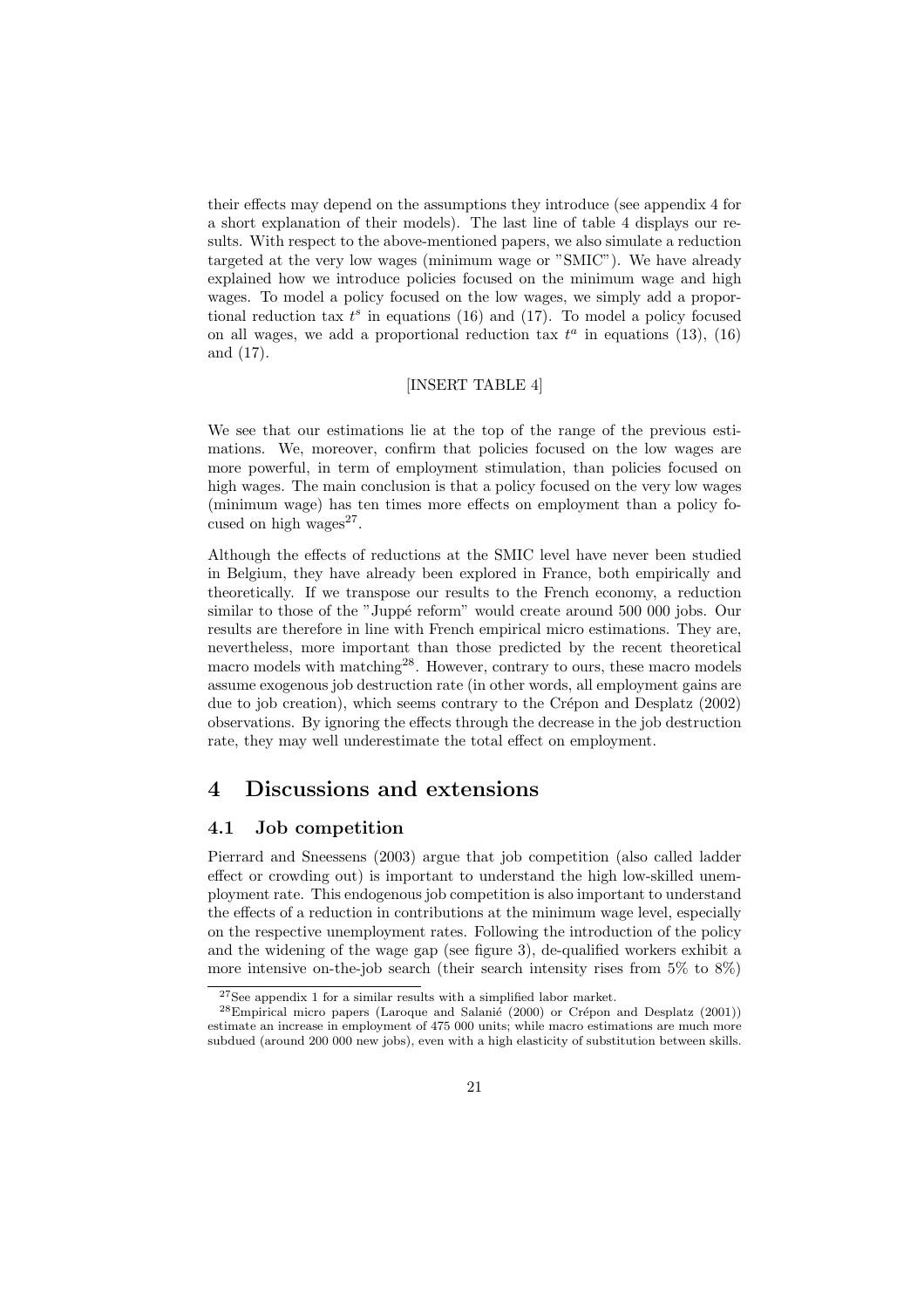| $\frac{U^l}{1-\alpha}$                                           | Unemployment and crowding out<br>0.20       | $\frac{U^h}{\alpha}$ | 0.07 | $\frac{N^l}{N^l+N^h}$ | 0.10  |       |      |
|------------------------------------------------------------------|---------------------------------------------|----------------------|------|-----------------------|-------|-------|------|
| $p^s$                                                            | Probabilities to find and fill a job<br>0.2 | $p^c$                | 0.4  | $q^s$                 | 0.5   | $q^c$ | 0.5  |
|                                                                  | Job destruction rates<br>0.05               | $\chi^h$             | 0.05 | $\psi$                | 0.025 |       |      |
| Search intensities<br>$S^o$                                      | 0.05                                        | $S^c$                | 0.88 |                       |       |       |      |
| Wages<br>$_{\rm RR}$                                             | 0.34                                        | ind                  | 0.50 | WD                    | 0.55  | popmw | 0.10 |
| Consumptions and vacancy costs<br>C ratio<br>0.47<br>AVC<br>0.04 |                                             |                      |      |                       |       |       |      |

RR: replacement ratio (unemployment benefit over average wage). ind: minimum wage over average high wage. WD: wage dispersion (average wage paid on simple job over average wage paid on a complex job). popmw: share of the working population paid at the minimum wage. C ratio: the low-skilled consumption over the high-skilled consumption. AVC: average vacancy cost over average annual wage.

#### Table 3: Implied values for some variables

|                                   | "SMIC"  | low wages    | high wages  | all         |
|-----------------------------------|---------|--------------|-------------|-------------|
| Sneessens<br>$&$ Shadman $(2000)$ |         | $+23.2$      |             |             |
| Stockman (2002)                   |         | $+9.5/+16.2$ | $+4.4/+6.2$ | $+2.2/+7.4$ |
| Burggraeve<br>& Du Caju (2003)    |         |              |             | $+6.2/+9.4$ |
| Model                             | $+59.6$ | $+20.4$      | $+6.3$      | $+9.4$      |

Table 4: Long-run effects on employment (in thousands) of reductions in contributions (of an ex ante cost of 0.2% of GDP), depending on the wages they are targeted at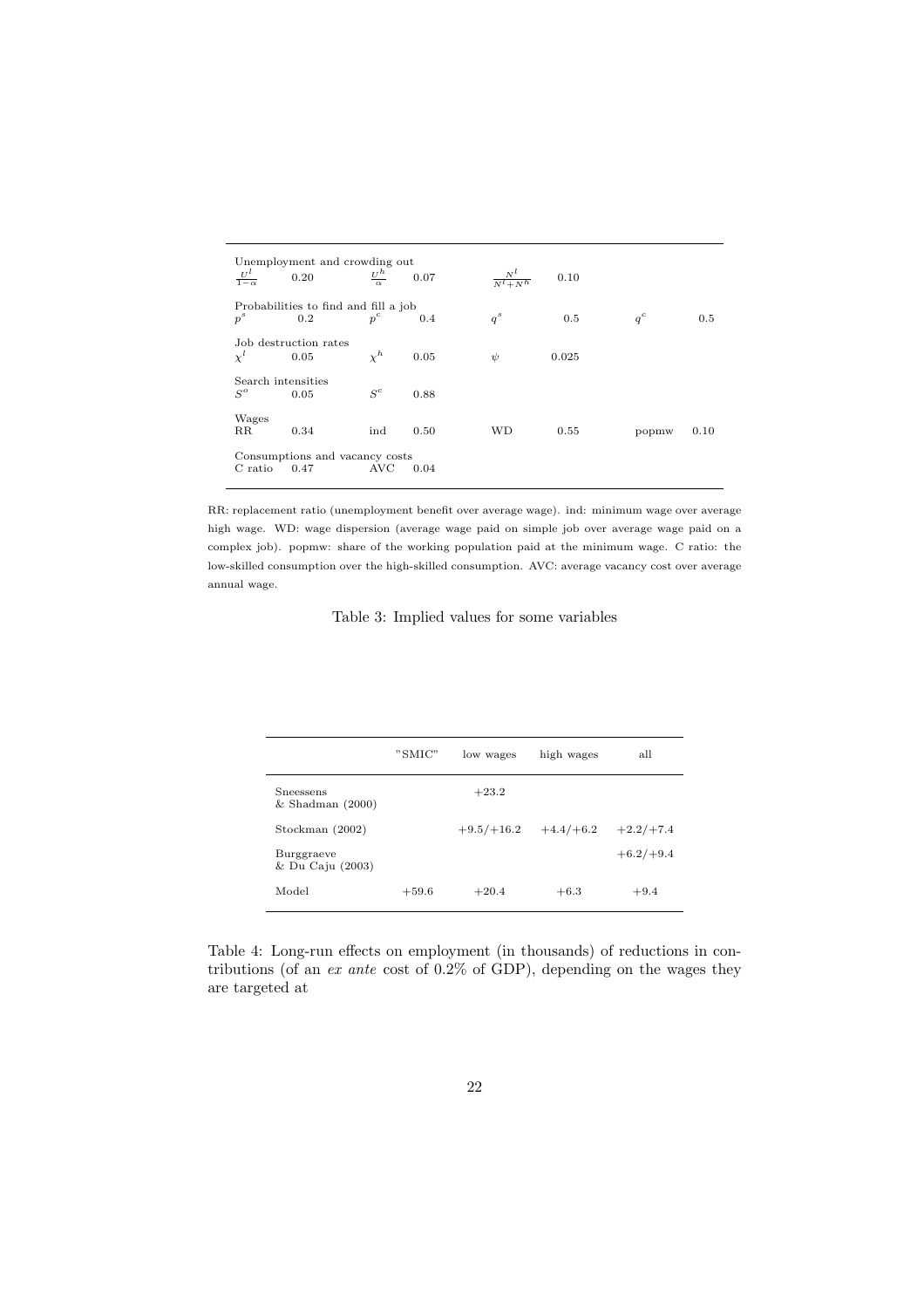and the skilled unemployed reduce their search for simple jobs (from 12% to 8%). As a result, the simple jobs held by high-skilled decrease by 32 000 units and this positively affects the low-skilled employment, which rises by 78 000 units. By ignoring the job competition effect, we would have a less significant reduction in the low-skilled unemployment rate, however, we would not have an increase in the high-skilled unemployment rate, as in figure 3.

#### 4.2 Employment protection

In our model, reductions targeted at the minimum wage strongly affect the job destruction and, as a result, employment. However, we assume no employment protection and this could explain the job destruction - over? - reaction. In this section, for simplicity, we start from a simplified model (only one type of workers and one type of jobs) but we add an employment protection (in a sense of a firing tax). We next look at the effects of a decrease of 10% in the minimum wage, on the job destruction rate and the employment, depending on the value of the firing tax (see figure 5).

#### [INSERT FIGURE 5]

We see that adding employment protection *reinforce* the effects on the job turnover and the employment, *i.e.*, if f represents the firing tax,  $\frac{\partial^2 JT}{\partial w^m \partial f} > 0$  and  $\frac{\partial^2 N}{\partial w^m \partial f} > 0$ . The intuition is that a higher job protection increases the amount of low-productivity jobs and therefore the share of the population paid at the minimum wage. In this case, a shock on the minimum wage will produce strong employment effects.

Adding employment protection to soften the effects of a reduction in employer's contributions targeted at the minimum wage seems therefore counter-productive. An alternative solution could be to introduce firing restrictions  $\dot{a}$  la Garibaldi (1998), although this is not trivial within our modelization.

#### 4.3 Elasticity of substitution between skills

In our model, with assume a unitary elasticity of substitution between the three production inputs (simple goods, complex goods and capital; see equation (49) and the calibration section for a justification). However, in the French literature<sup>29</sup>, it is generally assumed that the complex goods and capital are perfect complement and that the elasticity of substitution between this "complex aggregate" and the simple goods lies between 0.7 and 2.5. In this section, we follow the French literature and use the same production function (see appendix 5 for a detailed development).

We assume that the complex goods and capital are perfect complement. Table 5 reproduces the effects on employment of reductions in employer's contributions,

<sup>&</sup>lt;sup>29</sup>See for instance Laffargue (2000), Salanié (2000), or Cahuc (2003).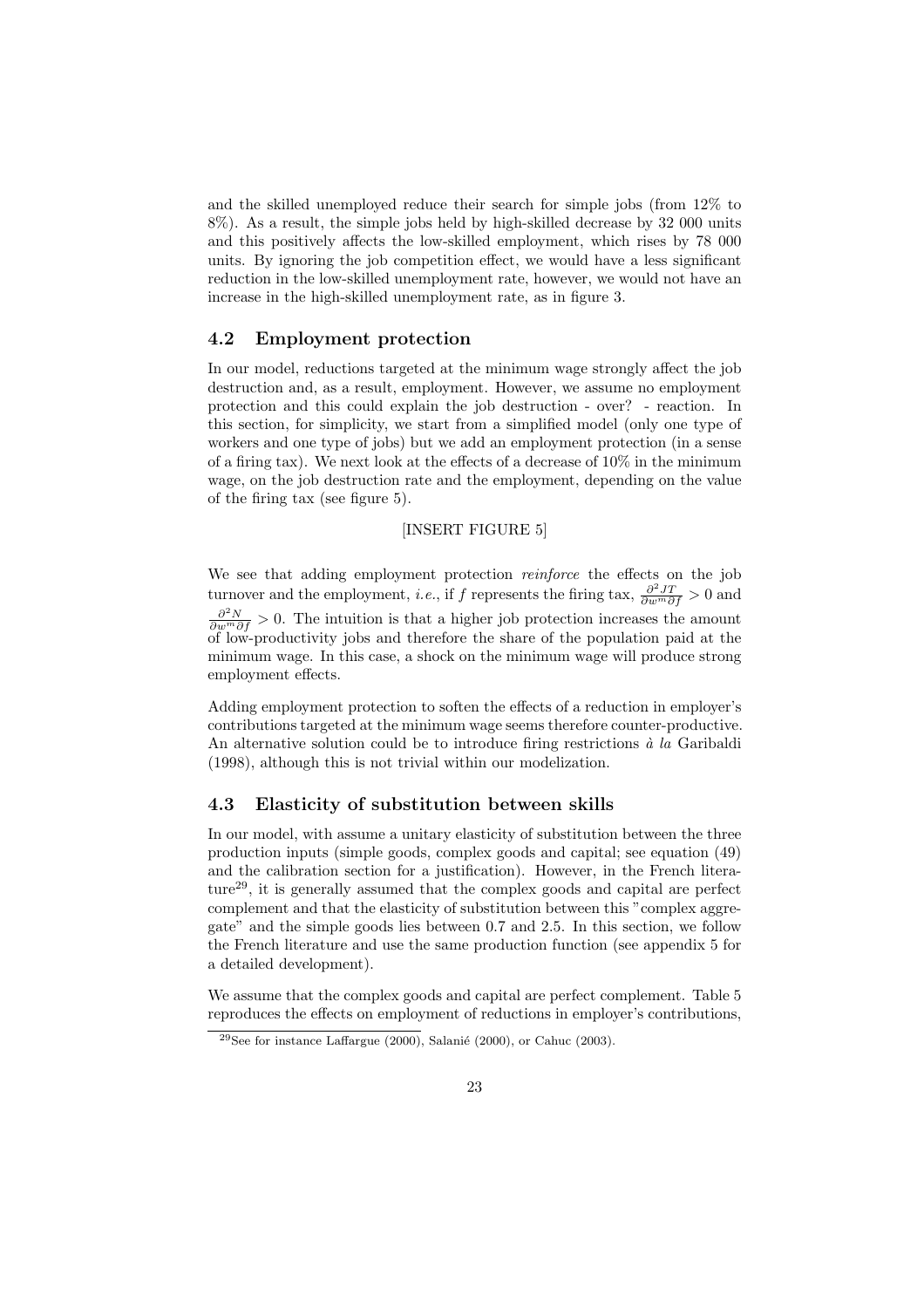targeted at the minimum wage (for an *ex ante* cost of  $0.2\%$  of GDP), for different values of the elasticity of substitution between the simple goods and the complex aggregate. In the second column, we assume a low elasticity of substitution (e.o.s=0.7), while this elasticity is much higher in the third column (e.o.s=2.5). These results are compared with those obtain with our initial production function (CD function).

#### [INSERT TABLE 5]

We see that increasing the elasticity of substitution strengthes the positive effect of a reduction in contributions on total employment, as also emphasizes in the French literature. Moreover, with a low elasticity, complex jobs also benefit from a reduction targeted at the minimum wage, although this result no more holds with a high elasticity.

#### 4.4 Policy financed by labor taxation

We assume in this paper a lump-sum taxation to finance the social policies (unemployment benefits and reductions in contributions). A lump-sum tax does not introduce distortions in the economy (it only affects the consumption level by the same amount) and therefore allows to isolate the effects of a reduction in contributions. This lump-sum tax is, however, not realistic and we instead assume in this section a proportional tax on the employees' complex wages to finance the policy. Figure 6 reproduces the effects on the unemployment rates, of reductions targeted at the minimum wage. The difference, comparing to figure 4, is that we use here a taxation on employees' complex wages rather than a lump-sum tax on the high-skilled household.

#### [INSERT FIGURE 6]

Since the reductions create a budgetary surplus, taxation on the employee's complex wages decreases and this also induces a decrease in the bargained wages. This is in turn favorable to the high-skilled employment. We therefore have a slight reduction in the high-skilled unemployment rate, which was not the case with a lump-sum tax.

#### 4.5 Budgetary surplus

This paper studies the effects of selective reductions in labor taxation, for a given ex ante cost. We show that a reduction in the minimum wage cost by  $5.5\%$ (reduction allowed within an ex ante cost of 0.2% of GDP) creates a budgetary surplus, mainly because there is much less unemployment benefits to finance. Increasing the reductions will not necessarily lead to a higher budgetary surplus, since employment is progressively more difficult to create (tightness of the labor market) and a decrease in unemployment benefit expenses is no longer sufficient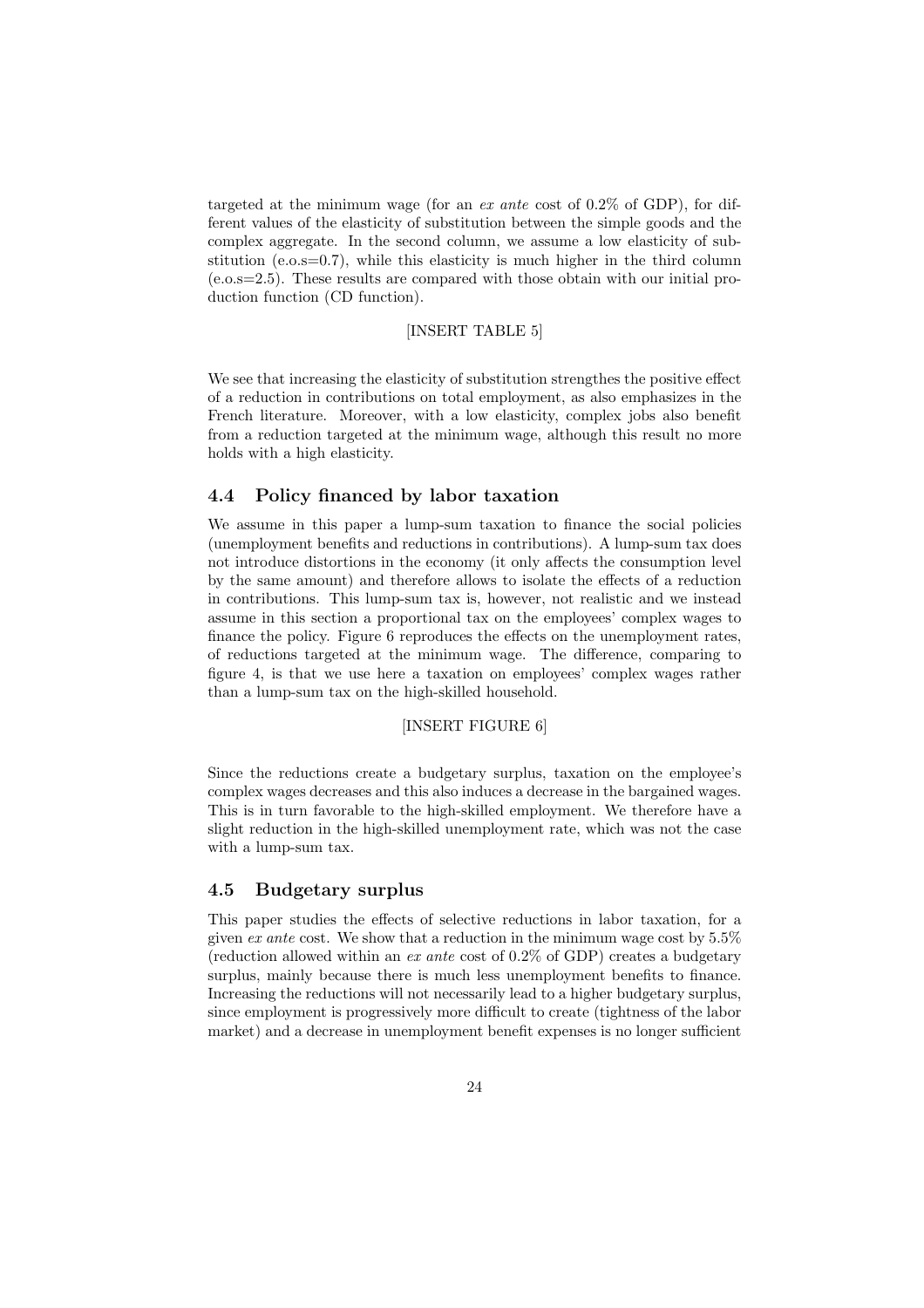

Figure 5: Effects of a decrease of 10% in the minimum wage, for different values of the firing tax

|                    | $e.o.s.=0.7$ | $e.o.s.=2.5$ | CD function |
|--------------------|--------------|--------------|-------------|
| Simple employment  | $+38.0$      | $+92.4$      | $+46.5$     |
| Complex employment | $+14.8$      | $-14.8$      | $+13.1$     |
| Total employment   | $+52.7$      | $+77.6$      | $+59.6$     |

Table 5: Long-run effects on employment (in thousands) of reductions in contributions (for an ex ante cost of 0.2% of GDP) targeted at the minimum wage, depending on the elasticity of substitution between the skilled and the unskilled



Figure 6: Short-run effects of reductions targeted at the very low wages, with high wage taxation (deviations from the initial steady state)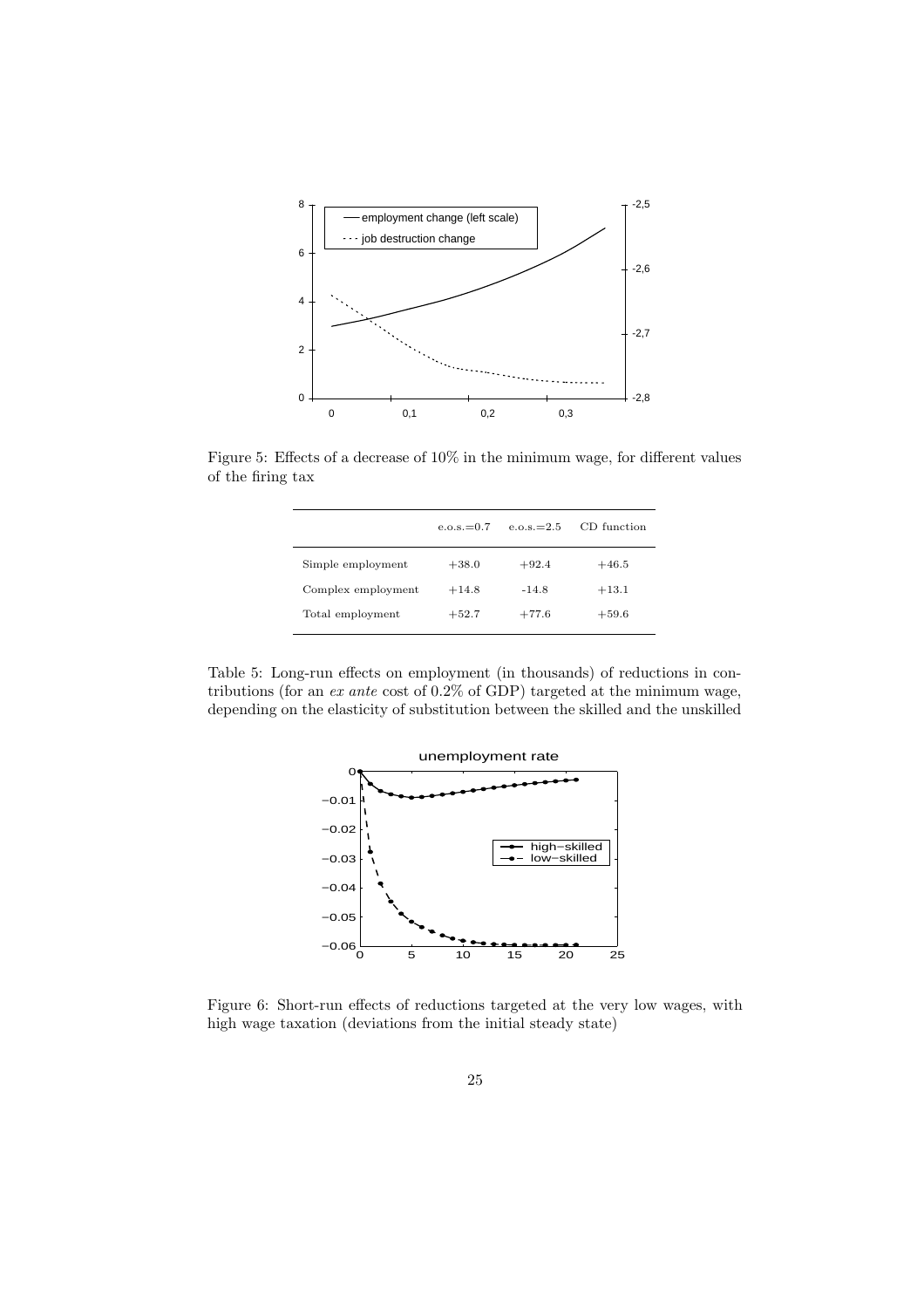to compensate the policy costs. In figure 7, we compute the budgetary surplus for different values of reductions in the minimum wage cost. We see that the maximum budget surplus is obtained with a reduction of 16% in the minimum wage cost.

#### [INSERT FIGURE 7]

## 5 Conclusion

We study in this paper the effects of selective reductions in employer's social security contributions. To do so, we construct an intertemporal general equilibrium model with different types of workers (and wages) and search unemployment. With respect to previous literature, our main contribution is to add to this model endogenous job destruction rates. This seems important since it is empirically shown that most of the effects on employment, of reductions in employer's contributions at the minimum wage level, go through lower job destruction rather than higher job creation.

Our model, calibrated on Belgian quarterly data, confirm this observation. It also shows that employment, and especially low-skilled employment, stimulation can be quite important and self-financed if the reductions are targeted at the minimum wage. Decreasing the minimum wage cost seems therefore a good answer to specific low-skilled unemployment problems, as it exists in many European countries. This should however be seen as a short-term policy, since it decreases the destruction of the less productive jobs and then strongly deteriorates the productivity of the economy. We then argue, along with this short-term policy, in favor of a long-term policy to increase the creation of more productive jobs.

Another interesting result is that reductions targeted at the minimum wage are supported (increase in the welfare) by both the low-skilled and the highskilled households. It means that, within our modelization, the representative households prefer to achieve income equality through fiscal redistribution (from the high- to the low-skilled) rather than by rigid labor market institutions (high minimum wage).

This model could be easily extended to study other types of reductions in employer's contributions (we here only focus on proportional reductions), as well as more elaborated labor tax than the lump-sum tax. The modelization could also be further extended by adding some delay to firing (this could attenuate the employment effects through less important decreases in the job destruction rate), or by introducing an endogenous labor market participation that could be combined with a more elaborated unemployment benefit representation. By simplicity, these extensions have been left aside in this paper but could be promising research venues.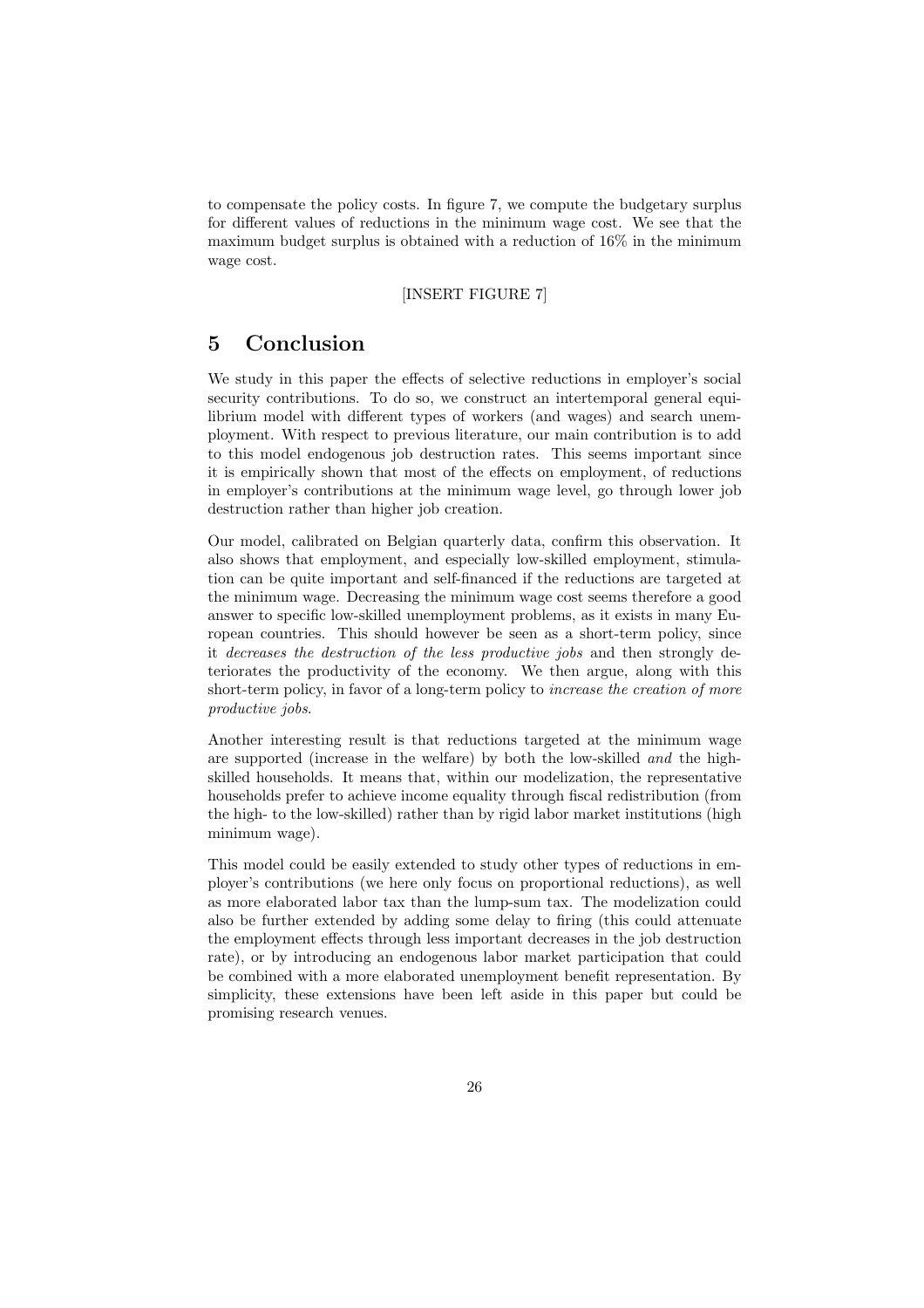## References

- ANDOLFATTO, D. (1996): "Business Cycles and Labor-Market Search," American Economic Review, 86(1), 112–132.
- BLUNDELL, R., AND T. MACURDY (1999): "Labor Supply: A Review of Alternative Approaches," in Handbook of Labour Economics, ed. by O. Ashenfelter, and D. Card, vol. 3 A, chap. 27. Elsevier: North Holland.
- Burggraeve, K., and P. Du Caju (2003): "The Labour Market and Fiscal Impact of Labour Tax Reductions," National Bank of Belgium Working Paper.
- CAHUC, P. (2003): "Baisser les Charges Sociales: Jusqu'où et Comment?," Revue Française d'Economie, 17, 3–54.
- CAHUC, P., AND A. ZYLBERBERG (2001): Le Marché du Travail. Bruxelles: De Boeck Université.
- CHÉRON, A., J.-O. HAIRAULT, AND F. LANGOT  $(2003)$ : "Exonération de Charges : Quels Effets sur l'Emploi et la Productivité," mimeo.
- Cockx, B., and M. Dejemeppe (2002): "Do the Higher Educated Unemployed Crowd Out the Lower Educated Ones in a Competition for Jobs," IZA Discussion Paper 541.
- CRÉPON, B., AND R. DESPLATZ (2001): "Une Nouvelle Evaluation des Effets des Allégements des Charges Sociales sur les Bas Salaires," Economie et Statistique, 348, 1–24.
- (2002): "Réduction des Charges et Emploi: Evaluer la Critique," Revue de l'OFCE, 82, 231–245.
- Delmotte, J., G. Van Hootegem, and J. Dejonckheere (2001): "Les Entreprises et le Recrutement en Belgique en 2000," Discussion paper, HIVA, Katholiek Universiteit Leuven.
- ENGSTRÖM, P., B. HOLMLUND, AND A.-S. KOLM (2001): "Optimal Taxation in Search Equilibrium with Home Production," CESifo Working Paper 613.
- GARIBALDI, P. (1998): "Job Flow Dynamics and Firing Restrictions," European Economic Review, 41, 245–275.
- GARIBALDI, P., AND E. WASMER (2001): "Labor Market Flows and Equilibrium Search Unemployment," IZA Discussion Paper 406.
- GRANIER, P., AND J. NYSSEN (1996): "Réduction des Charges Sociales sur les Emplois Non Qualifiés, Chômage et Croissance," Annales d'Economie et de Statistique, 44, 59–90.
- HAMERMESH, D. (1993): Labor Demand. Princeton University Press.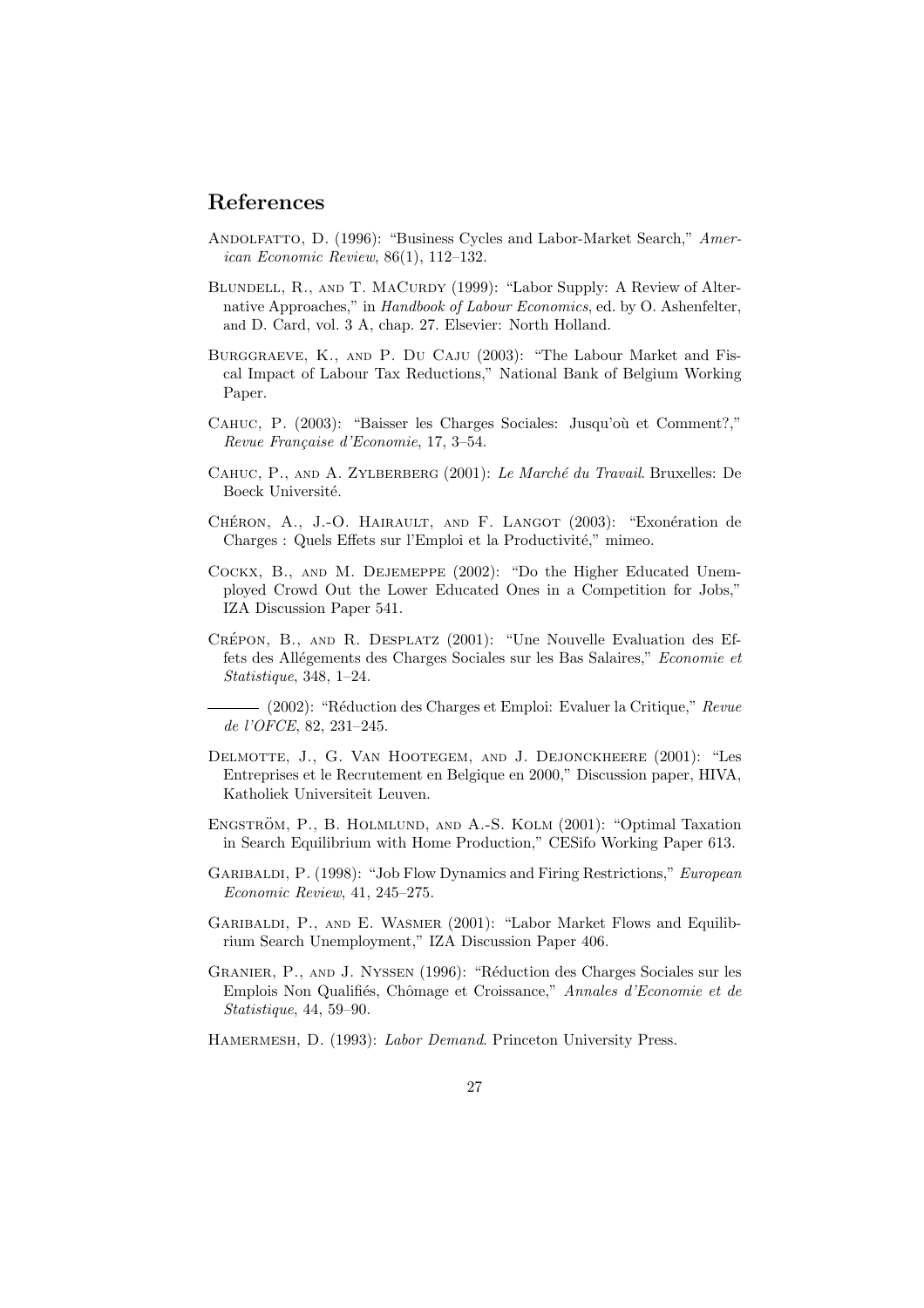- Hartog, J. (2000): "Over-education and Earnings: Where Are We, Where Should We Go?," Economics of Education Review, 19, 131–147.
- Hendrickx, K., C. Joyeux, L. Masure, and P. Stockman (2003): "Un Nouveau Modèle Econométrique du Marché du Travail: Estimation, Simulation de Base et Simulations de Politiques d'Emploi," Working Paper, Federal Planning bureau, Brussels.
- Holmlund, B. (1998): "Unemployment Insurance in Theory and Practice," Scandinavian Journal of Economics, 100(1), 113–141.
- JOSEPH, G., O. PIERRARD, AND H. SNEESSENS (2004): "Job turnover, Unemployment and Labor Market Institutions," forthcoming in Labour Economics.
- Kramarz, F., and T. Philippon (2000): "The Impact of Differential Payroll Tax Subsidies on Minimum Wage Employment," IZA Discussion Paper 219.
- LAFFARGUE, J.-P. (2000): "Effets et Financement d'une Réduction des Charges sur les Bas Salaires," Revue Economique, 51(3), 489–498.
- LAROQUE, G., AND B. SALANIÉ (2000): "Une Décomposition du Non-emploi en France," Economie et Statistique, 331, 47–66.
- MANACORDA, M., AND B. PETRONGOLO (1999): "Skill Mismatch and Unemployment in OECD Countries," Economica, 66, 181–207.
- Merz, M. (1995): "Search in the Labor Market and the Real Business Cycle," Journal of Monetary Economics, 36, 269–300.
- MET (1999): Salaires et Durée du Travail. Bruxelles: Ministère de l'Emploi et du Travail.
- Mortensen, D., and C. Pissarides (1994): "Job Creation and Job Destruction," Review of Economic Studies, 61(3), 733–753.

(1999): "Job reallocation, Employment Fluctuations and Unemployment," in Handbook of Macroeconomics, ed. by J. Taylor, and M. Woodford, vol. 1, chap. 18, pp. 1171–1228. Amsterdam: North-Holland.

- OECD (1996): Employment Outlook. Paris.
- $-$  (1998): *Employment Outlook*. Paris.
- $\frac{1}{2000}$ : *Taxing Wages, 1999-2000*. Paris.
- $\longrightarrow$  (2002): *Benefits and Wages*. Paris.
- PIERRARD, O., AND H. SNEESSENS (2003): "Low-Skilled Unemployment, Biased Technological Shocks and Job Competition," IZA Discussion Paper 784.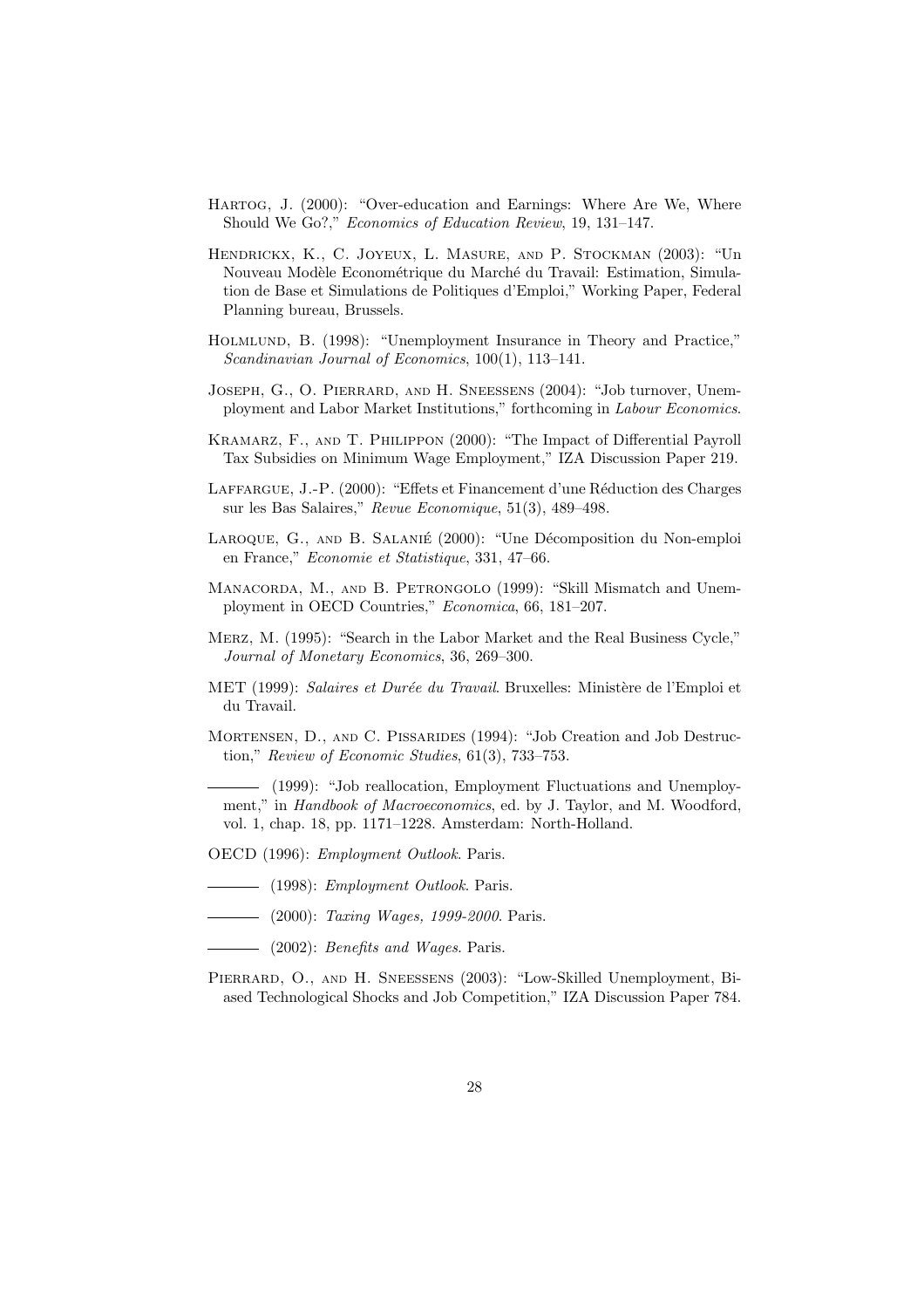- PIKETTY, T. (1998): "L'Impact des Incitations Financières au Travail sur les Comportements Individuels: Une Estimation pour le Cas Français," Economie et Prévision, 132-133, 1-36.
- PRESCOTT, E. (2003): "Why Do Americans Work So Much More Than Europeans?," Federale Reserve Bank of Minneapolis, Research Department Staff Report 321.
- Saint-Paul, G. (2000): The Political Economy of Labor Market Institutions. Oxford: Oxford University Press.
- SALANIÉ, B. (2000): "Une Maquette Analytique de Long-terme du Marché du Travail," Economie et Prévision, 146(5), 1–13.
- SNEESSENS, H., AND F. SHADMAN (2000): "Analyse Macro-économique des Effets de Réductions Ciblées des Charges Sociales," Revue Belge de Sécurité Sociale, pp. 613–630.
- Stockman, P. (2002): "General and Selective Reductions in Employer Socialsecurity Contributions in the 2002 Vintage of HERMES - A Revision of WP 8-01," Working Paper, Federal Planning bureau, Brussels.
- Van der Linden, B., and E. Dor (2002): "Labor Market Policies and Equilibrium Employment: Theory and Application for Belgium," in Institutional and Financial Incentives for Social Insurance, ed. by C. d'Aspremont, V. Ginsburgh, H. Sneessens, and F. Spinnewyn. Kluwer Academic Publishers: Boston.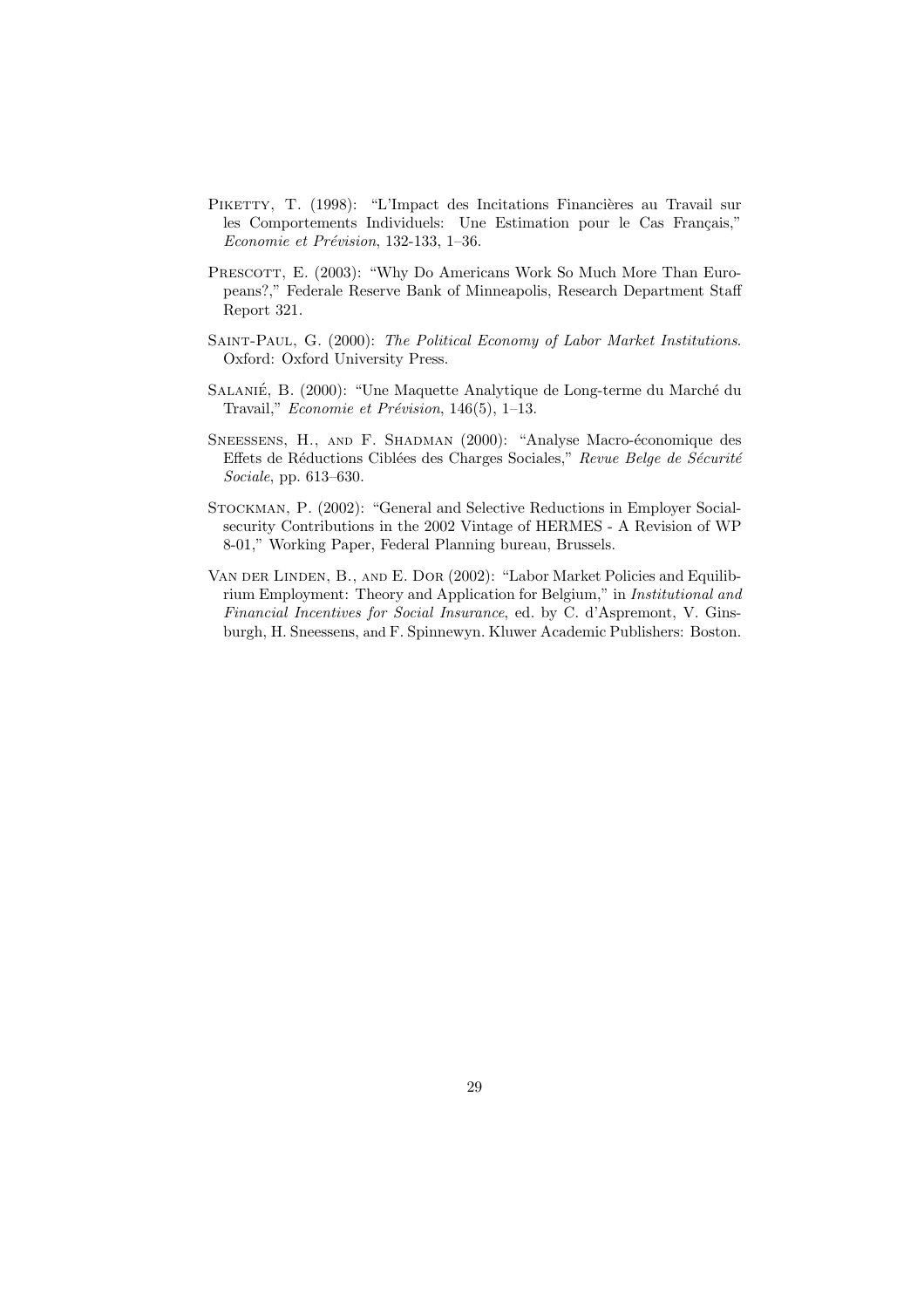## Appendix 1: Effects of reductions in labor taxation in a simple model

We assume a competitive labor market with labor demand  $L<sup>d</sup>$  a decreasing function of wage and labor supply  $L^s$  an increasing function of wage. The competitive equilibrium wage is given by  $L^d(w) = L^s(w)$ . If we introduce a tax reduction  $t$  in employer's contributions, the new equilibrium becomes:

$$
L^d((1-t)w) = L^s(w).
$$
\n(56)

By denoting  $\eta^d$  the elasticity of labor demand with respect to wage and  $\eta^s$  the elasticity of labor supply with respect to wage:

$$
\eta^d = \frac{\partial L^d}{\partial ((1-t)w)} \frac{(1-t)w}{L^d} \quad \text{and} \quad \eta^s = \frac{\partial L^s}{\partial w} \frac{w}{L^s},
$$

and by log-differentiating equation (56), we obtain:

$$
\eta^d \left( \frac{dw}{w} - \frac{dt}{1-t} \right) = \eta^s \left( \frac{dw}{w} \right). \tag{57}
$$

The elasticity of wage with respect to tax reduction is therefore given by:

$$
\frac{dw}{w} = -\frac{\eta^d}{\eta^s - \eta^d} \frac{dt}{1 - t},\tag{58}
$$

and the elasticity of labor with respect to tax reduction by:

$$
\frac{dL}{L} = \frac{dL^d}{L^d} = \frac{dL^s}{L^s} = -\frac{\eta^d \eta^s}{\eta^s - \eta^d} \frac{dt}{1 - t}.
$$
\n(59)

Labor supply elasticity to wage is usually estimated to be small and we assume  $\eta^s = 0.2$ . Labor demand for the low-skilled is more elastic to wage than labor demand for the high-skilled. We take  $\eta^d = -1$  (resp.  $\eta^d = -0.2$ ) for the low-skilled (resp. high-skilled). In the first case (low-skilled), a 1% decrease in employer's contributions increases wage by 0.8% and labor by 0.2%. In the second case (high-skilled), a 1% decrease in employer's contributions increases wage by 0.5% and labor by 0.1%. Reductions in contributions are therefore more effective, in employment term, if targeted at the low wages rather than at the high wages.

If we introduce a minimum wage in this economy,  $dw/w = 0$  and labor is completely determined by labor demand:

$$
\frac{dL}{L} = \frac{dL^d}{L^d} = -\eta^d \frac{dt}{1-t}.\tag{60}
$$

As a result, increase in labor with  $\eta^d = -1$  is now 1%.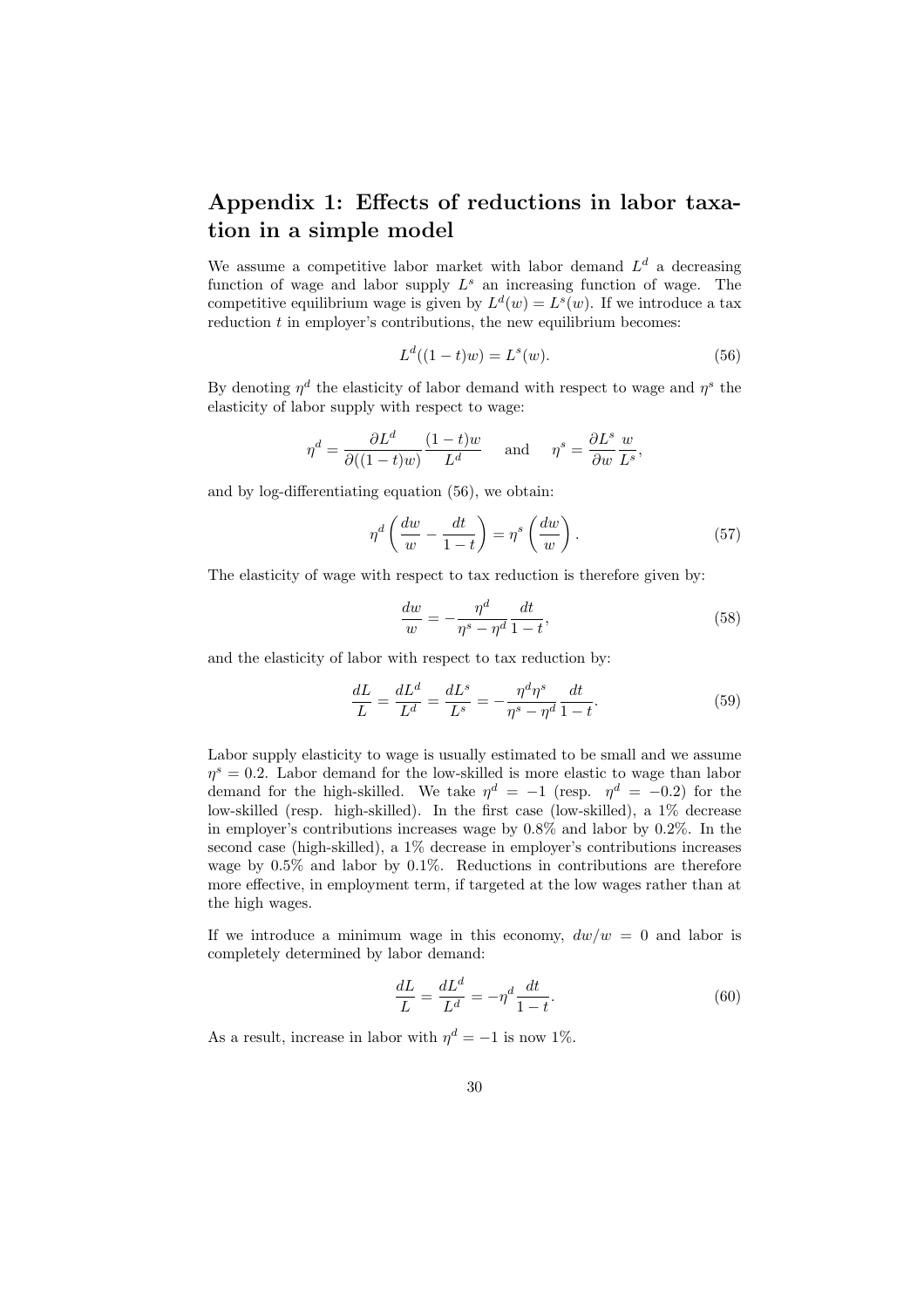## Appendix 2: Wage formation in Belgium

Wage formation is Belgium is quite complex and realized at three levels: the intra-sectoral (national) level, the sectoral level and the individual level. Every two years, negotiations at the intra-sectoral level determine the legal minimum wage, as well as the "wage norm". More regularly, wage negotiations are also held within the different economic sectors where the legal minimum wage and the wage norm are taken respectively as lower and upper bounds: sectoral minimum wages cannot be lower than the legal minimum wage and sectoral wage increases cannot exceed the limits fixed by the wage norm. Eventually, wages may, at each period, be (re)negotiated at the individual level, depending on the demand and supply of labor, or on individual characteristics. This justify in our model the coexistence of a rigid minimum wage encompassing the legal and the sectoral ones (although this minimum wage may be regularly adapted), and of much more flexible bargained wages.

To try to estimate the percentage of the Belgian workers paid at one of the minimum wages, we base our analysis on the MET (1999) report. The monthly gross legal minimum wage (called RMMMG: revenu mensuel minimum moyen garanti) was of 41 660 BEF in 1995. Sectoral minimum wages are on average estimated to be 22% higher (although they may be much higher, e.g. up to 40% in the energy and construction sectors), which leads to an average gross minimum wage around 51 000 BEF. Still in 1995, 2% of the workers had a gross wage between 0 and 44 000 BEF; and 13% of the workers had a gross wage between 44 000 and 56 000. From this figures, we can conclude that if only a very small percentage of the workers is paid at the legal minimum wage, a much higher percentage is paid at one of the minimum wages.

In Belgium, the gross legal minimum wage represents 50.4% of the median gross wage, and the estimated gross minimum wage (taking into account the sectoral minimum wages) is therefore higher (around 60%). This ratio is one of the highest in the OECD countries. In France, the ratio is of 57.4% and it is usually estimated that 16% of the workers at paid at the "SMIC" minimum wage (see Cahuc and Zylberberg (2001)). Again this allows us to conclude that the percentage of Belgian workers paid at one of the minimum wage is important. We fix it at 10% in our calibration.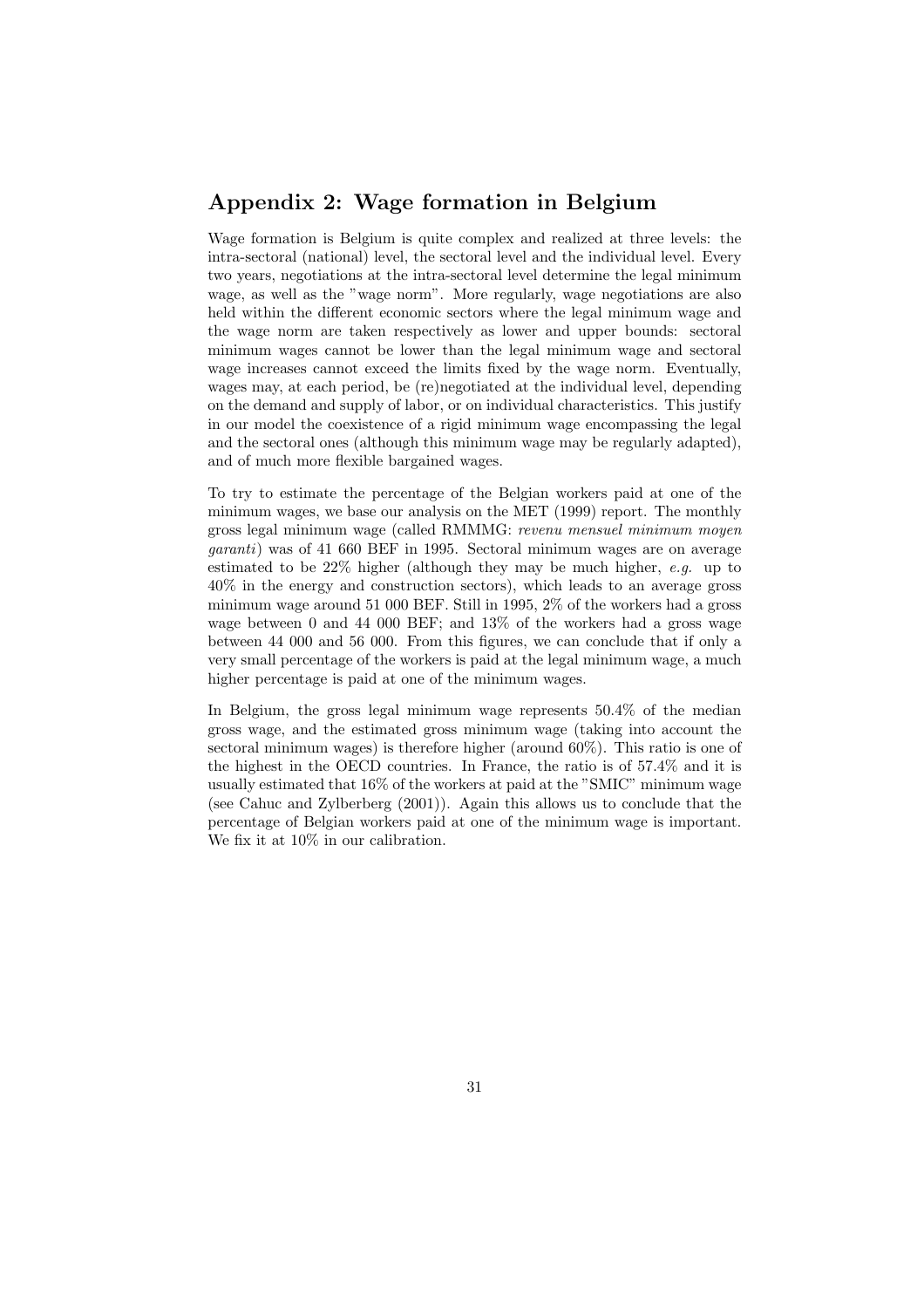# Appendix 3: Marginal welfare

The first derivative with respect to  $N_t^l$  of equation (21), using equation (9), gives:

$$
W_{N_t^l}^{H,l}(x) = \mathcal{U}_{C_t^l}(w_t^l(x) - w_t^u) - \mathcal{D}_{N_t^l}^l + (1 - p_t^s)\beta \mathcal{E}_t \left[ \int_{R_{t+1}^l}^{+\infty} W_{N_{t+1}^l}^{H,l}(z) dF(z) \right].
$$
 (61)

The first derivatives with respect to  $N_t^h$  and  $N_t^c$  of equation (24), using equations  $(10)$  and  $(11)$ , gives:

$$
W_{N_t^h}^{H,h}(x) = \mathcal{U}_{C_t^h}(w_t^h(x) - w_t^u) - \mathcal{D}^o(S_t^o) + \beta \left\{ (1 - p_t^c \mathcal{S}^o(S_t^o) - p_t^s \mathcal{S}^c(1 - S_t^c)) \mathbf{E}_t \left[ \int_{R_{t+1}^h}^{+\infty} W_{N_{t+1}^h}^{H,h}(z) dF(z) \right] \right. \\ \left. + p_t^c (\mathcal{S}^o(S_t^o) - \mathcal{S}^c(S_t^c)) \mathbf{E}_t \left[ \int_{R_{t+1}^c}^{+\infty} W_{N_{t+1}^h}^{H,h}(z) dF(z) \right] \right\}, \quad (62)
$$
  

$$
W_{N_t^e}^{H,h}(x) = \mathcal{U}_{C_t^h}(w_t^c(x) - w_t^u) - \mathcal{D}^c(N_t^c)
$$

$$
+ \beta \left\{ (1 - p_t^c \mathcal{S}^c(S_t^c)) \mathbf{E}_t \left[ \int_{R_{t+1}^c}^{+\infty} W_{N_{t+1}^h}^{H,c}(z) dF(z) \right] \right\}
$$

$$
- p_t^s (\mathcal{S}^c(1 - S_t^c)) \mathbf{E}_t \left[ \int_{R_{t+1}^h}^{+\infty} W_{N_{t+1}^h}^{H,h}(z) dF(z) \right] \right\}.
$$

$$
(63)
$$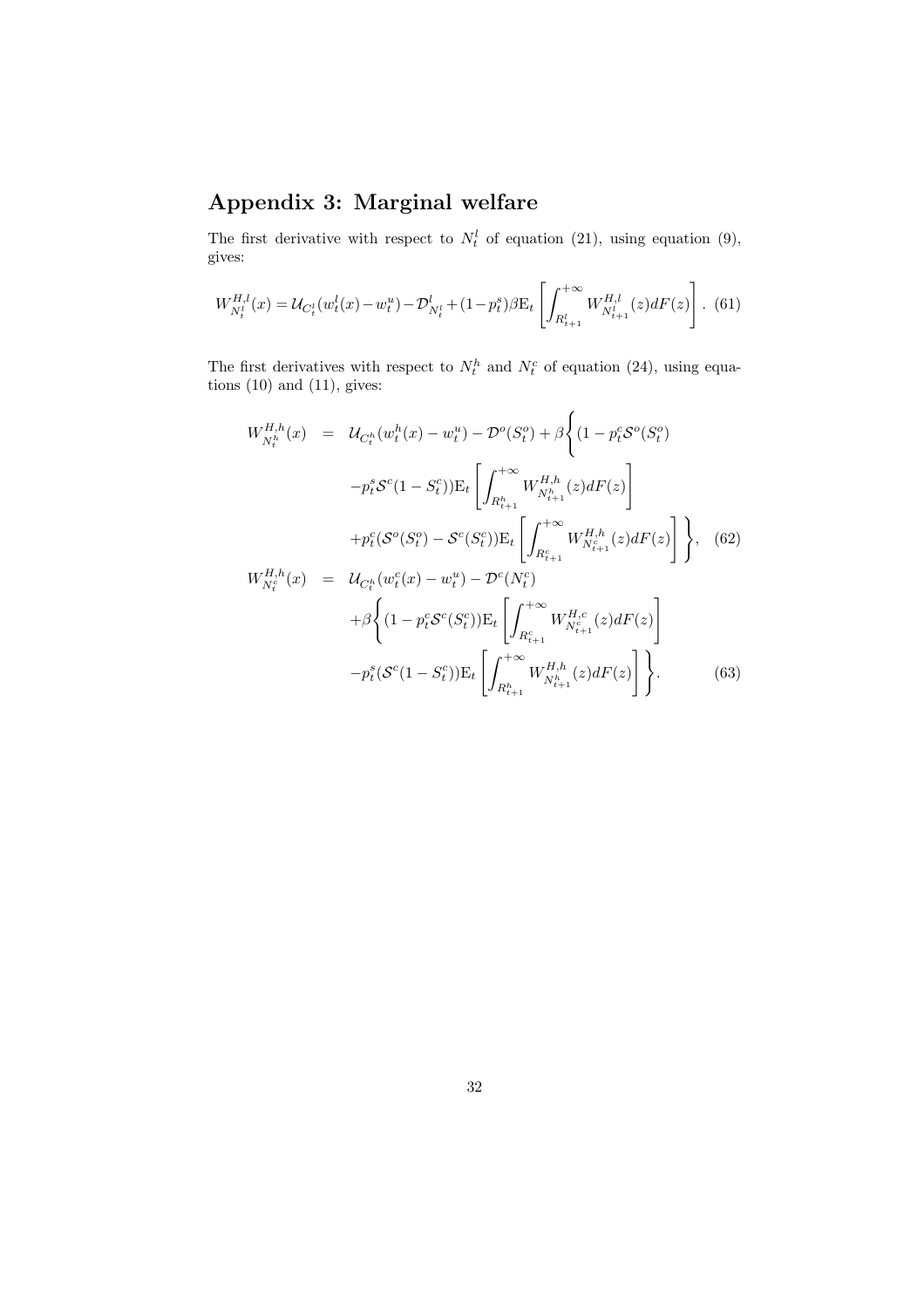## Appendix 4: Some previous models calibrated on Belgian data

Sneessens and Shadman (2000) extended the original NAIRU model to take into account two types of workers: the high-skilled and the low-skilled. They econometrically estimate their model and use it to simulate the effects of a reduction in employer's contributions, targeted at the low-skilled. Our results are directly comparable to theirs because we use the same definitions for lowskilled (at most lower secondary education) and high-skilled (at least upper secondary education).

Stockman (2002) uses a new version of the sectorial macro-econometric model HERMES, developed at the Belgian Federal Planning Bureau. Workers are either paid at a low wage or at a high wage, and the elasticity of substitution between low and high wage workers is equal to 1 (as in our production function). They fix the cut-off monthly gross wage, between low and high wages, at  $1562 \in$ . As a result, they obtain 28% of the workers paid at a low wage and 72% paid at a high wage. This distinction is therefore not far from ours (respectively 33% and 67%). For each policy, two simulations are conducted: one assuming that gross wages are freely bargained and one assuming that gross wages are not affected by a reduction in employer's contributions. Reductions are implemented at time t and they estimate the effects from time t to time  $t + 6$  (yearly data). We take their time  $t + 6$  estimations to compare with our long-run results. More recently, still for the Belgian Federal Planning Bureau, Hendrickx, Joyeux, Masure, and Stockman (2003) develop an alternative macro-econometric model (the main difference is that the wage equation determines the wage cost, while in HERMES the wage equation determines the gross wage) but they only simulate a reduction distributed to all workers. Their estimations are slightly lower than those of Stockman (2002) (we do not reproduce their results in table 3).

To conduct their simulations, Burggraeve and Du Caju (2003) use as macroeconometric model the Belgian block of the eurosystem's multicountry model, developed, as a larger project, within the European System of Central Banks. They do not introduce skill and wage differentiation and they only simulate a reduction for all workers. They conduct several simulations. In table 3, we reproduce the case where all reductions are effectively used for labor cost reductions (we do not reproduce their two other cases, where reductions are entirely offset by increases in gross wage, and where they introduce a fiscal compensation (through VAT or production tax) for the reductions), considering two limiting scenario: a "real rule" scenario vs. a "nominal rule" scenario. Reductions are implemented at time  $t$  and they estimate the effects from time t to time  $t + 9$  (yearly data). We take their time  $t + 9$  estimations to compare with our long-run results.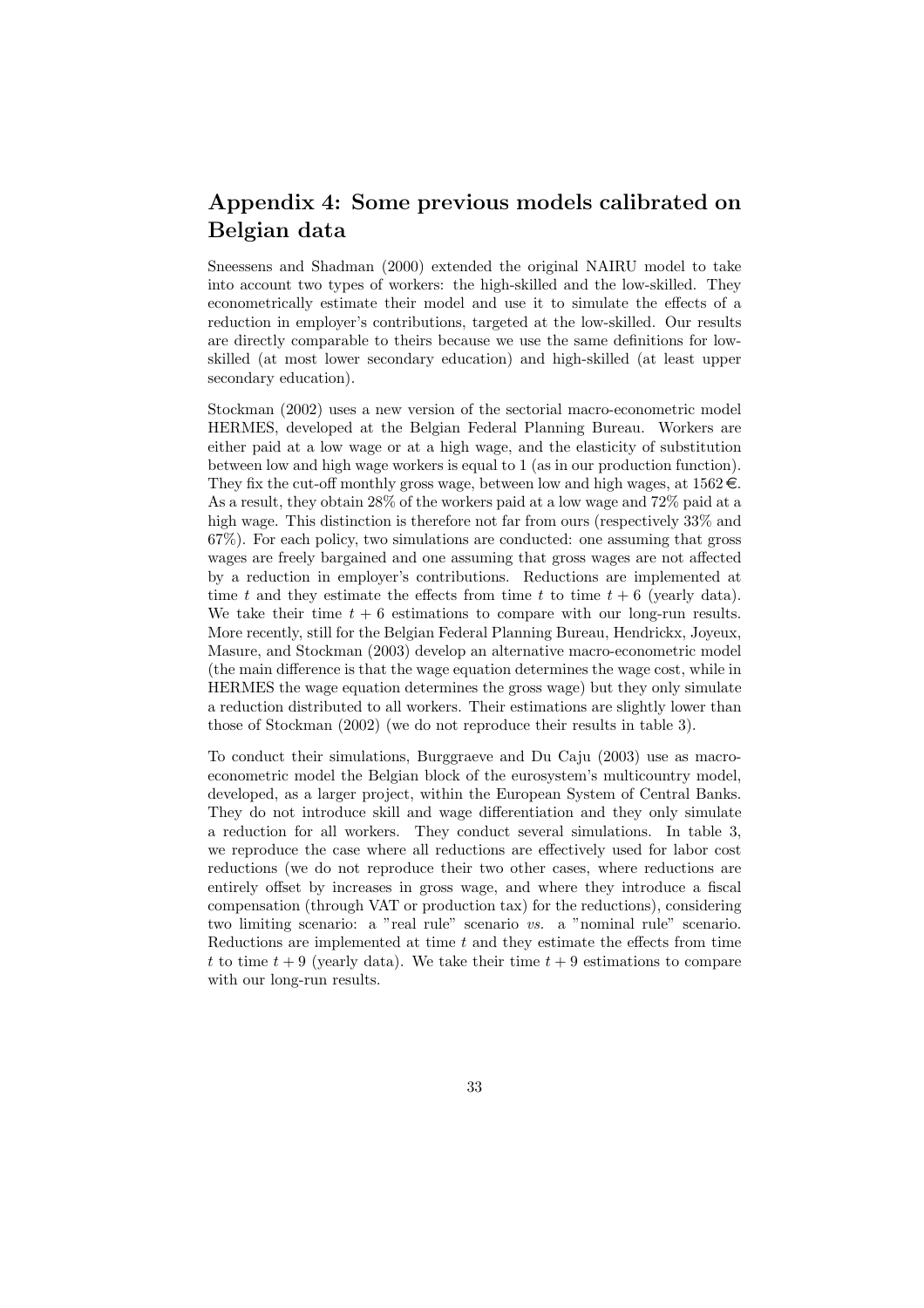## Appendix 5: A general CES production function

A general CES production function can be written as:

$$
\mathcal{F} = \varepsilon \left[ a_1 (G^s)^v + a_2 A^v \right]^{\frac{1}{v}},\tag{64}
$$

where

$$
A = [a_3(G^c)^{\tau} + a_4(\gamma K)^{\tau}]^{\frac{1}{\tau}}.
$$
\n(65)

 $1/(1 - \tau)$  is the elasticity of substitution between  $G<sup>c</sup>$  and  $K$ ,  $1/(1 - v)$  is the elasticity of substitution between  $G<sup>s</sup>$  and the aggregate quantity A, and  $\varepsilon$ ,  $a_i$ and  $\gamma$  are technical parameters.

If we assume a unitary elasticity of substitution between inputs ( $\tau = v = 0$ ), it is easy to show that the production function becomes:

$$
\mathcal{F} = \varepsilon (G^s)^{a_1} (G^c)^{a_2 a_3} (\gamma K)^{a_2 a_4}.\tag{66}
$$

By setting  $\varepsilon = 1$ ,  $a_1 = 1 - \theta - \mu$ ,  $a_2 a_3 = \mu$ ,  $a_2 a_4 = \theta$  and  $\gamma = 1$ , we see that equation (66) is equivalent to equation (49). The Cobb-Douglas production function we use in our simulations is therefore a special case of the general CES production function (64).

In the French literature, it is usually assumed that complex goods and capital are perfect complement and that the elasticity of substitution between the simple goods and the complex aggregate lies between 0.7 and 2.5, *i.e.*  $1/(1 - \tau) = 0$ and  $0.7 \leq 1/(1-v) \leq 2.5$ . In this case, the production function can be written as:

$$
\mathcal{F} = \varepsilon \left[ a_1 (G^s)^v + a_2 (G^c)^v \right]^{\frac{1}{v}},\tag{67}
$$

and the first order conditions (34) to (36) become:

$$
\gamma K = G^c,\tag{68}
$$

$$
\mathcal{F}_{G^s} = a_1 \left( \frac{\mathcal{F}}{G^s} \right)^{1-v} = d^s, \tag{69}
$$

$$
\mathcal{F}_{G^c} = a_2 \left(\frac{\mathcal{F}}{G^c}\right)^{1-v} = d^c.
$$
 (70)

Given the values of v,  $G^s$ , and  $G^c$ , the technical parameters  $\varepsilon$ ,  $a_1$ ,  $a_2$  and  $\gamma$ can be calibrated to obtain the wanted values for the variables  $\mathcal{F}, K, d^s$  and  $d^c$ (equations  $(67)$  to  $(70)$ ).